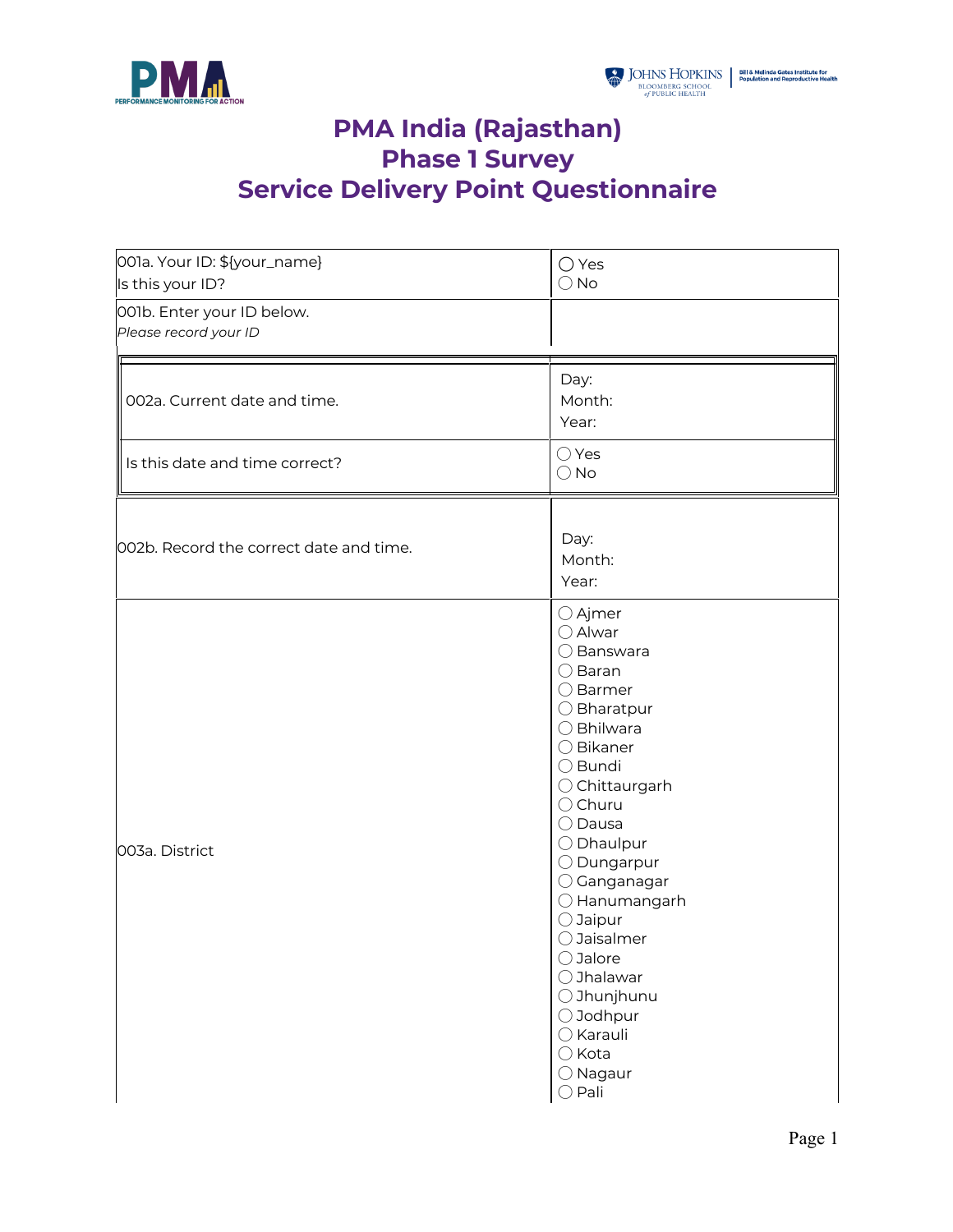



|                                                                                                                                                                                                                                                                                                                                                                                                                                                                                                                                                                                                                                                                                                              | $\bigcirc$ Pratapgarh<br>$\bigcirc$ Rajsamand<br>◯ Sawai Madhopur<br>$\bigcirc$ Sikar<br>◯ Sirohi<br>$\bigcirc$ Tonk<br>$\bigcirc$ Udaipur                                                                             |
|--------------------------------------------------------------------------------------------------------------------------------------------------------------------------------------------------------------------------------------------------------------------------------------------------------------------------------------------------------------------------------------------------------------------------------------------------------------------------------------------------------------------------------------------------------------------------------------------------------------------------------------------------------------------------------------------------------------|------------------------------------------------------------------------------------------------------------------------------------------------------------------------------------------------------------------------|
| 003b. Tehsil / Taluk                                                                                                                                                                                                                                                                                                                                                                                                                                                                                                                                                                                                                                                                                         | ODK populates a list of appropriate<br>Tehsil / Taluk based on the selected<br>district.                                                                                                                               |
| 003c. City / Town / Village                                                                                                                                                                                                                                                                                                                                                                                                                                                                                                                                                                                                                                                                                  | ODK populates a list of appropriate<br>City / Town / Village based on the<br>selected Tehsil / Taluk.                                                                                                                  |
| 004. Enumeration Area                                                                                                                                                                                                                                                                                                                                                                                                                                                                                                                                                                                                                                                                                        | ODK populates a list of appropriate<br>EAs based on the selected City/<br>Town / Village.                                                                                                                              |
| 005. Facility number<br>Please record the number of the facility from the listing form.                                                                                                                                                                                                                                                                                                                                                                                                                                                                                                                                                                                                                      |                                                                                                                                                                                                                        |
| 006. Type of facility<br>Please select the type of facility.                                                                                                                                                                                                                                                                                                                                                                                                                                                                                                                                                                                                                                                 | $\bigcirc$ Medical college / Hospital<br>$\bigcirc$ Health clinic<br>◯ Community health center (CHC)<br>$\bigcirc$ Primary health center<br>◯ Dispensary<br>◯ Sub-Centre<br>$\bigcirc$ Pharmacy / Drugstore<br>◯ Other |
| 007. Managing authority<br>Please select the managing authority for the facility.                                                                                                                                                                                                                                                                                                                                                                                                                                                                                                                                                                                                                            | ○ Government<br>$\bigcirc$ NGO<br>$\bigcirc$ Faith-based organization<br>○ Private<br>◯ Other                                                                                                                          |
| 008. Is a competent respondent present and available to<br>be interviewed today?                                                                                                                                                                                                                                                                                                                                                                                                                                                                                                                                                                                                                             | $\bigcirc$ Yes<br>$\bigcirc$ No                                                                                                                                                                                        |
| <b>INFORMED CONSENT</b><br>Find the competent respondent responsible for patient services<br>(main administrator and family planning in-charge) who is<br>present at the facility. Administer the consent procedures.                                                                                                                                                                                                                                                                                                                                                                                                                                                                                        |                                                                                                                                                                                                                        |
| Namaskar! My name is ______ and I am working for<br>Indian Institute of Health Management and Research<br>(IIHMR) to assist the government and communities in<br>knowing more about health services. Now I will read a<br>statement explaining the survey. Your facility is randomly<br>selected to participate in this study along with many<br>other health facilities in Rajasthan. We will be asking you<br>questions about family planning and other reproductive<br>health services and will ask to see patient registers.<br>Additionally, many facilities experienced operational<br>challenges during the COVID-19 pandemic, and many<br>regular services were disrupted. We are also interested in |                                                                                                                                                                                                                        |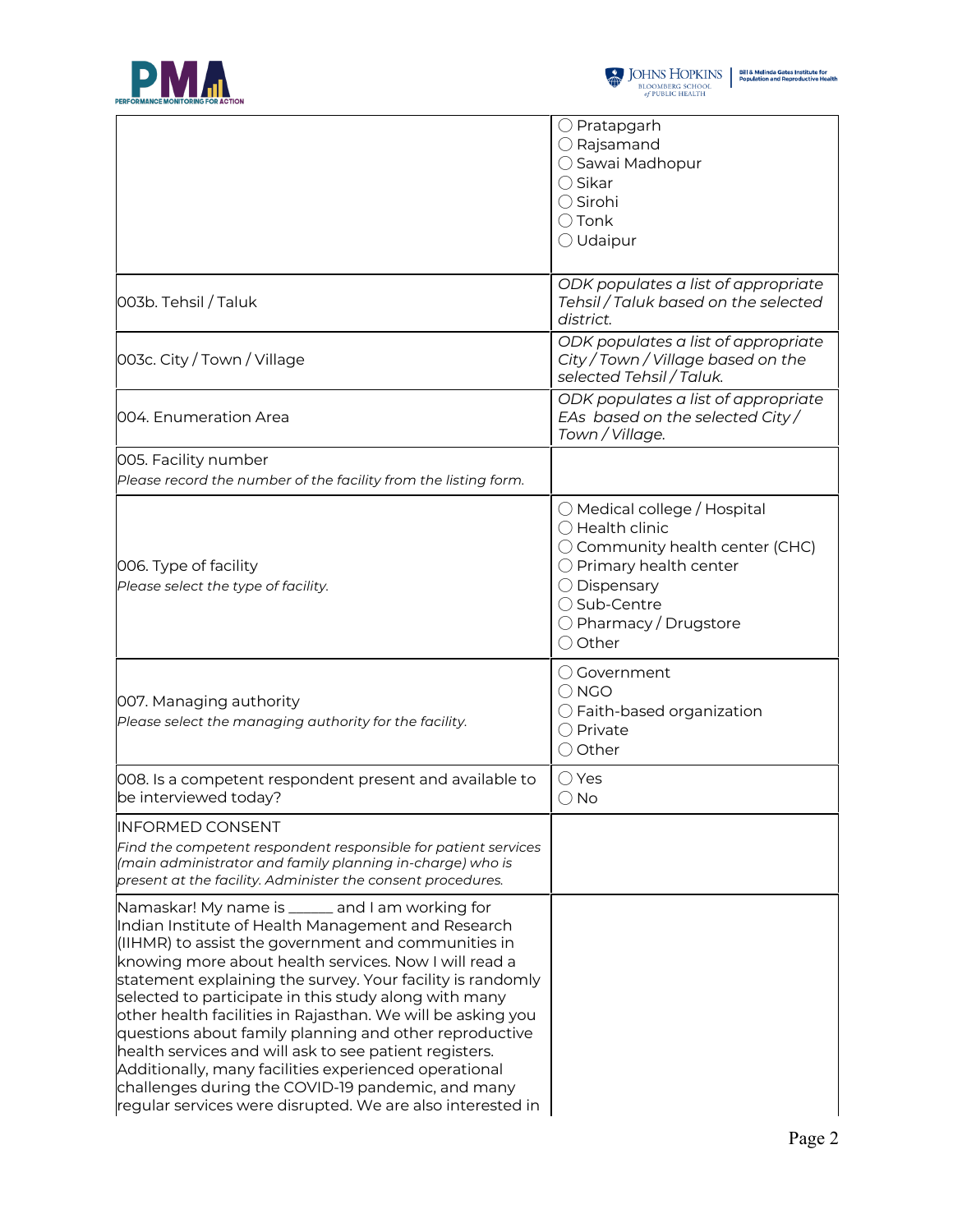

| learning about the experiences at your facility. No patient<br>names from the registers will be reviewed, recorded or<br>shared. The information about your facility may be used<br>by health organizations for planning service<br>improvements or further studies of health services. The<br>data collected from your facility will also be used by<br>researchers for analysis. However, the name of your<br>facility will not be provided, and any reports by                                                                                                                                                                                                                                                                                                                                              |               |
|----------------------------------------------------------------------------------------------------------------------------------------------------------------------------------------------------------------------------------------------------------------------------------------------------------------------------------------------------------------------------------------------------------------------------------------------------------------------------------------------------------------------------------------------------------------------------------------------------------------------------------------------------------------------------------------------------------------------------------------------------------------------------------------------------------------|---------------|
| researchers who use your facility data will only present<br>information in compiled and aggregated form so that<br>your facility cannot be identified. We are asking for your<br>help to ensure that the information we collect is<br>accurate. If there are questions for which someone else is<br>the most appropriate person to provide the information,<br>we would appreciate your introducing us to that person.<br>You may refuse to answer any question or choose to stop<br>the interview at any time and your refusal to participate<br>will have no repercussions on you. If you have any<br>questions about the study and your right as a research<br>participant, you may ask me now or you may also contact<br>Dr. Anoop Khanna at IIHMR University, in Jaipur,<br>Rajasthan at +91-141-3924738. |               |
| 009a. Provide a paper copy of the Consent Form to the<br>respondent and read it.                                                                                                                                                                                                                                                                                                                                                                                                                                                                                                                                                                                                                                                                                                                               | ○ Yes         |
| Then, ask: May I begin the interview now?                                                                                                                                                                                                                                                                                                                                                                                                                                                                                                                                                                                                                                                                                                                                                                      | $\bigcirc$ No |
| 009b. Respondent's signature<br>Please ask the respondent to sign or check the box in<br>agreement of their participation.                                                                                                                                                                                                                                                                                                                                                                                                                                                                                                                                                                                                                                                                                     |               |
| Checkbox                                                                                                                                                                                                                                                                                                                                                                                                                                                                                                                                                                                                                                                                                                                                                                                                       | $\bigcirc$    |
| WARNING: The respondent has not signed or checked<br>the box, despite agreeing to be interviewed in the<br>previous question. To conduct the survey, the<br>respondent must sign or touch the checkbox.<br>You may go back to obtain a signature or check the box or you<br>should go back to the previous question to indicate the<br>respondent does not want to be interviewed.                                                                                                                                                                                                                                                                                                                                                                                                                             |               |
| 010. Interviewer's ID: \${your_name}<br>Mark your ID as a witness to the consent process.                                                                                                                                                                                                                                                                                                                                                                                                                                                                                                                                                                                                                                                                                                                      | О             |
| 010. Interviewer's ID<br>Please record your ID as a witness to the consent<br>process. You previously entered "\${name_typed}."                                                                                                                                                                                                                                                                                                                                                                                                                                                                                                                                                                                                                                                                                |               |
| 011. Name of the facility<br>Please select the name of the facility.                                                                                                                                                                                                                                                                                                                                                                                                                                                                                                                                                                                                                                                                                                                                           |               |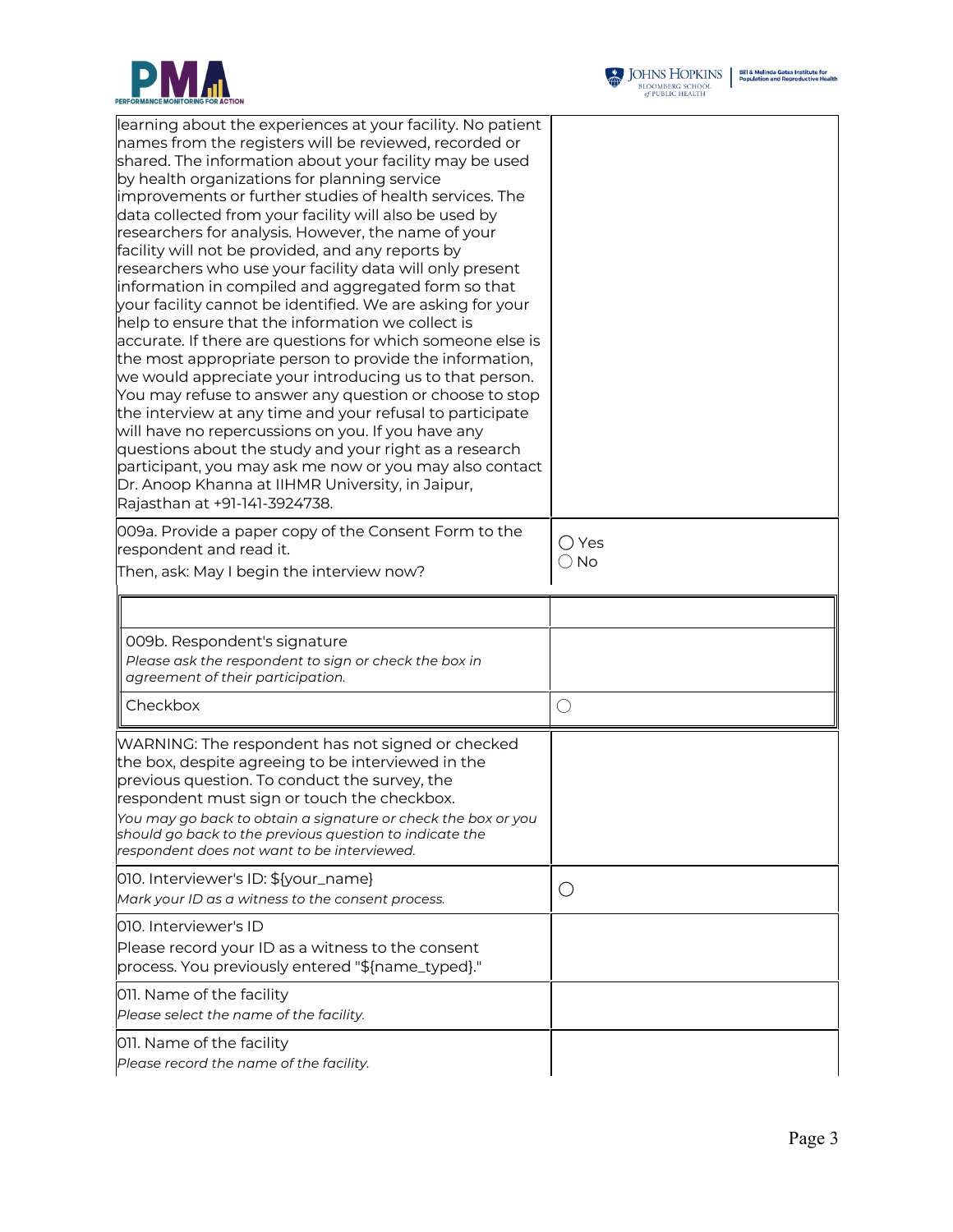



012. What is your position in this facility? *Select the highest managerial qualification of the respondent.* ◯ Owner ◯ In-charge / manager ◯ Staff ◯ No response **Section 1 – Information About Services** *Now I would like to ask about the services provided at this facility.* 101. Now I have some questions about staffing for this facility. For the following questions, please tell me how many staff with this qualification are currently assigned to this facility and provide family planning services. Finally, tell me the total number present at any time today. We want to know the highest technical qualification that any staff may hold regardless of the person's actual assignment or specialist studies. *Enter -88 for do not know and -99 for no response. 0 is a possible answer.* 101. Enter -88 for do not know,-99 for no response. 0 is a possible answer. Total number FP: doctors / medical officers Present today FP: doctors / medical officers 101. Enter -88 for do not know,-99 for no response. 0 is a possible answer. Total number FP: staff nurses *Enter -88 for do not know, -99 for no response. 0 is a possible answer.* Present today FP: staff nurses 101. Enter -88 for do not know,-99 for no response. 0 is a possible answer. Total number FP: auxiliary nurse midwives (ANM) *Enter -88 for do not know, -99 for no response. 0 is a possible answer.* Present today FP: auxiliary nurse midwives (ANM) 101. Enter -88 for do not know,-99 for no response. 0 is a possible answer. Total number FP: pharmacists Present today FP: pharmacists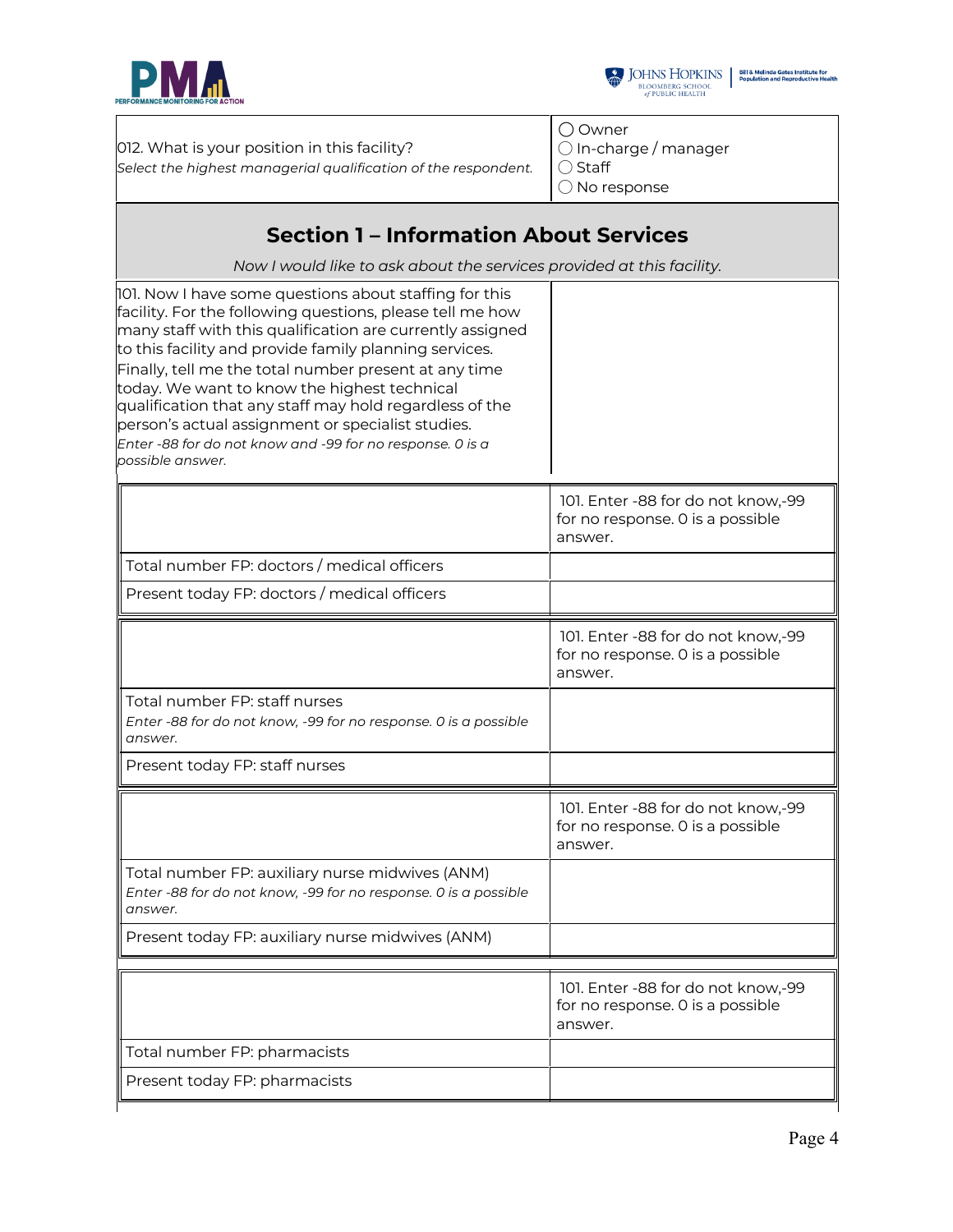

|                                                                                                | 101. Enter -88 for do not know,-99<br>for no response. O is a possible<br>answer.   |
|------------------------------------------------------------------------------------------------|-------------------------------------------------------------------------------------|
| Total number FP: paramedics                                                                    |                                                                                     |
| Present today FP: paramedics                                                                   |                                                                                     |
|                                                                                                | 101. Enter -88 for do not know,-99<br>for no response. 0 is a possible<br>answer.   |
| Total number FP: FP counselors                                                                 |                                                                                     |
| Present today FP: FP counselors                                                                |                                                                                     |
|                                                                                                | 101. Enter -88 for do not know,-99<br>for no response. O is a possible<br>answer.   |
| Total number FP: other medical staff                                                           |                                                                                     |
| Present today FP: other medical staff                                                          |                                                                                     |
|                                                                                                | 101. Enter -88 for do not know,-99<br>for no response. 0 is a possible<br>answer.   |
| Total number FP: ASHA                                                                          |                                                                                     |
| Present today FP: ASHA                                                                         |                                                                                     |
| 102. Does this facility have electricity at this time?<br>Select for running electricity only. | $\bigcirc$ Yes<br>$\bigcirc$ No<br>$\bigcirc$ No response                           |
| 103. At any point today, has the electricity been out for<br>two or more hours?                | ◯ Yes<br>$\bigcirc$ No<br>$\bigcirc$ Do not know<br>$\bigcirc$ No response          |
| 104. Does this facility have running water at this time?<br>Select for running water only.     | ◯ Yes<br>$\bigcirc$ No<br>$\bigcirc$ No response                                    |
| 105. At any point today, has running water been<br>unavailable for two or more hours?          | $\bigcirc$ Yes<br>$\bigcirc$ No<br>$\bigcirc$ Do not know<br>$\bigcirc$ No response |
| 106. How many handwashing facilities are available on                                          |                                                                                     |
| site for staff to use?<br>Enter -88 for do not know, -99 for no response.                      |                                                                                     |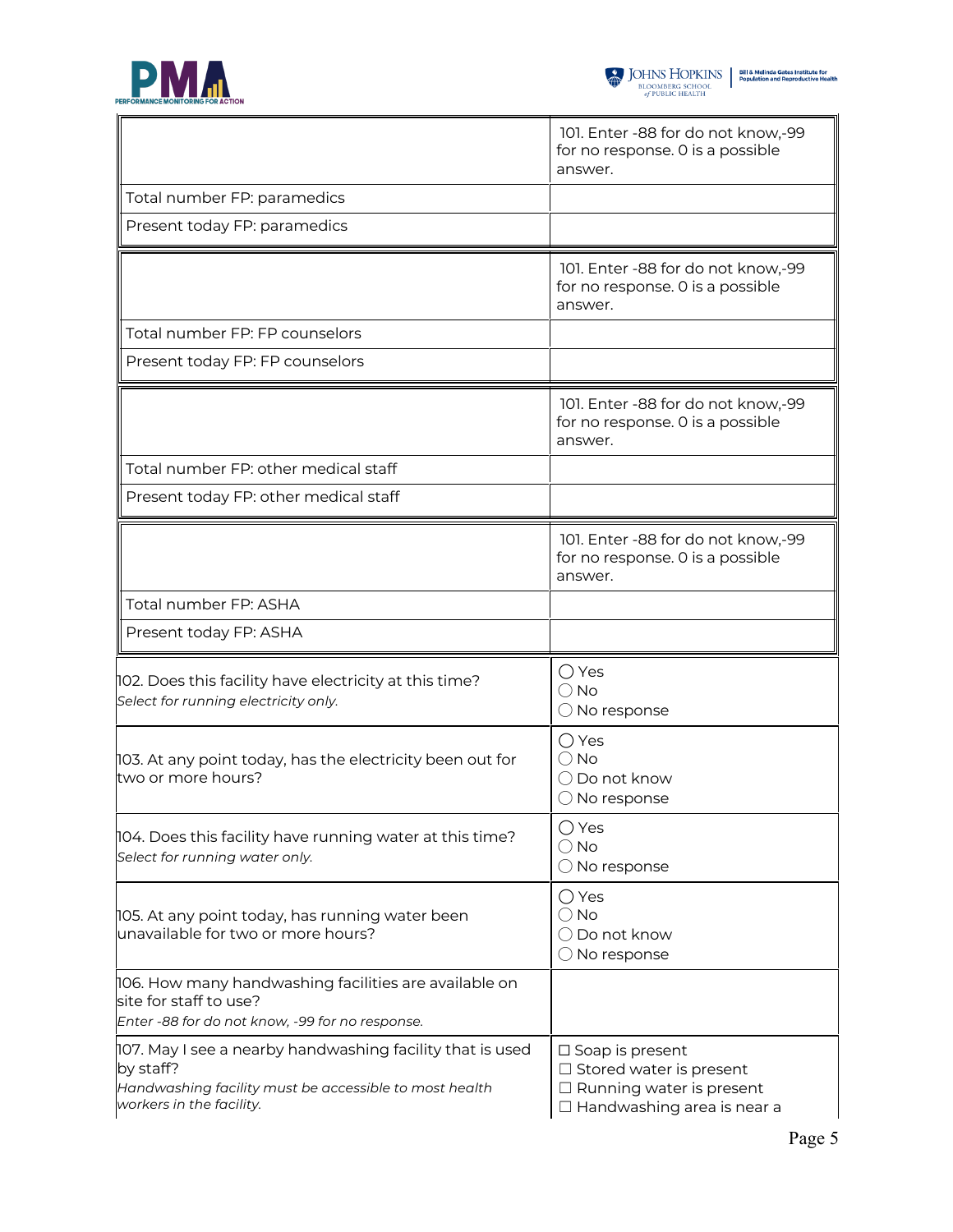



*At the handwashing facility, OBSERVE: (select all that apply)*

sanitation facility ☐ None of the above □ Did not see the facility.

| <b>Section 2 - Family Planning Services</b>                                                                                                                                                                                                                                                                                                      |                                                                                                                                                                                              |
|--------------------------------------------------------------------------------------------------------------------------------------------------------------------------------------------------------------------------------------------------------------------------------------------------------------------------------------------------|----------------------------------------------------------------------------------------------------------------------------------------------------------------------------------------------|
| Now I would like to ask about family planning services provided at this facility. If there is<br>another provider who would be better able to answer my questions on family planning<br>services in this facility, I would appreciate if you could refer me to the appropriate person.                                                           |                                                                                                                                                                                              |
| 201. Do you usually offer family planning services /<br>products?                                                                                                                                                                                                                                                                                | ◯ Yes<br>$\bigcirc$ No<br>$\bigcirc$ No response                                                                                                                                             |
| 202. How many days in a week are family planning<br>services / products offered / sold here?<br>Enter a number between 0 and 7. Enter 0 for less than 1 day per<br>week. Enter -88 for do not know, -99 for no response.                                                                                                                         |                                                                                                                                                                                              |
| 203. Does this facility provide family planning<br>supervision, support, or supplies to community health<br>volunteers?                                                                                                                                                                                                                          | ◯ Yes<br>$\bigcirc$ No<br>$\bigcirc$ No response                                                                                                                                             |
| 203a. Does this facility have a functional family planning<br>counseling corner?                                                                                                                                                                                                                                                                 | ◯ Yes<br>$\bigcirc$ No<br>$\bigcirc$ No response                                                                                                                                             |
| 204. How many community health volunteers are<br>supported by this facility to provide family planning<br>services?<br>Record only who receive supervision, support, or supplies for<br>family planning.<br>If were recorded as employees in 104, please do not include<br>them here as well.<br>Enter -88 for do not know, -99 for no response. |                                                                                                                                                                                              |
| 205. Do the community health volunteers provide any of<br>the following contraceptives:                                                                                                                                                                                                                                                          | $\Box$ Condoms<br>$\square$ Pills<br>$\Box$ Injectables<br>$\Box$ None of the above<br>$\square$ No response                                                                                 |
| 206. How many times in the last 6 months has a mobile<br>outreach team visited your facility to deliver<br>supplementary/additional family planning services?<br>Enter -88 for do not know, -99 for no response. 0 is a possible<br>answer.                                                                                                      |                                                                                                                                                                                              |
| 207. Which of the following family planning services do<br>you offer to unmarried adolescents age 10-19?<br>Read all options and select all that apply.                                                                                                                                                                                          | □ Counsel for contraceptive<br>methods<br>$\Box$ Provide contraceptive methods<br>$\Box$ Prescribe / refer for contraceptive<br>methods<br>$\Box$ None of the above<br>$\square$ No response |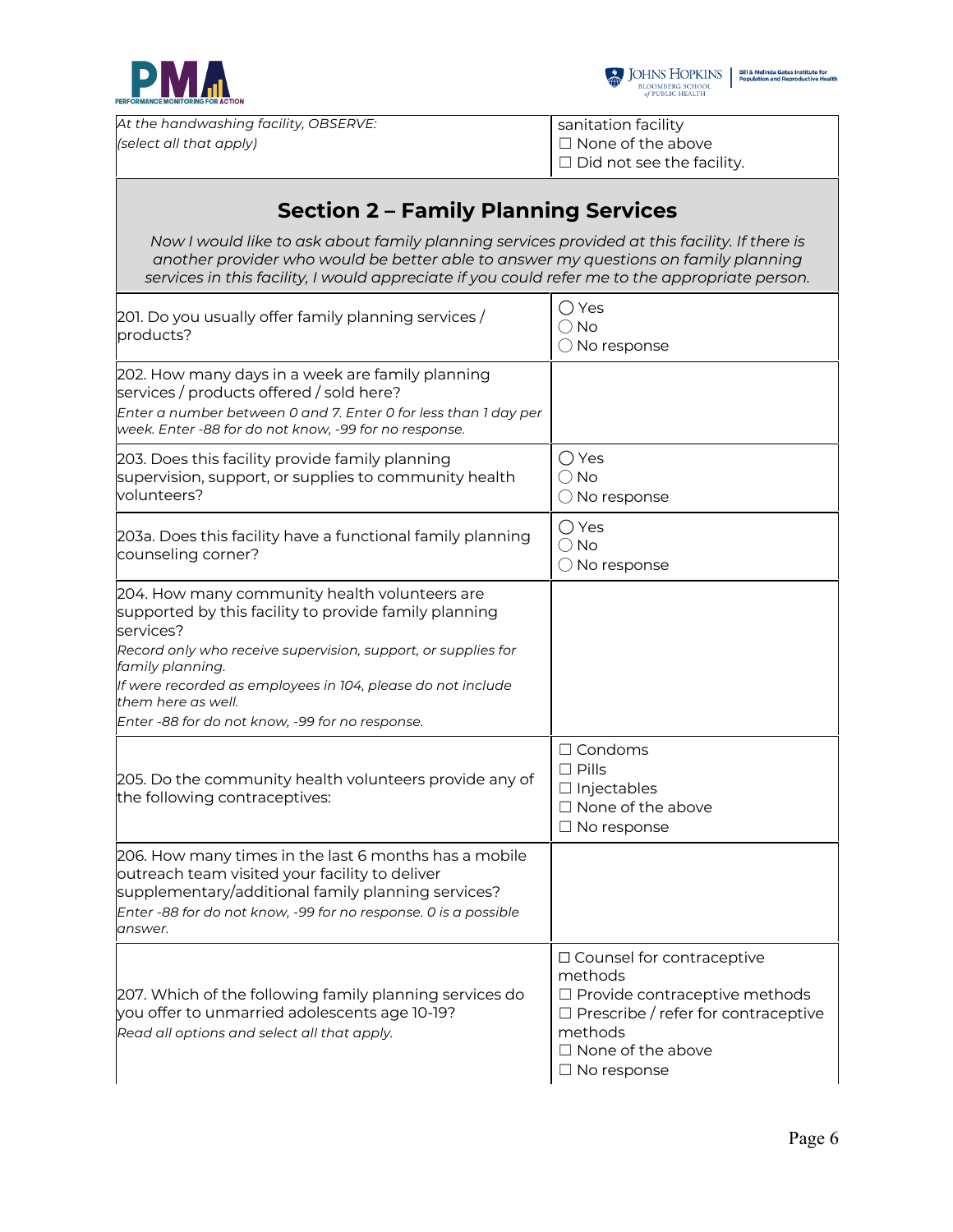

ľ



ı,

| <b>Section 3: Provision of Family Planning Methods</b>                                                                                                         |                                                                                                                                                                                                                                                                                                                                                 |           |
|----------------------------------------------------------------------------------------------------------------------------------------------------------------|-------------------------------------------------------------------------------------------------------------------------------------------------------------------------------------------------------------------------------------------------------------------------------------------------------------------------------------------------|-----------|
| 401. Which of the following methods are provided to<br>clients at this facility?<br>Read all options out loud.                                                 | □ Female sterilization<br>$\Box$ Male sterilization<br>$\Box$ Implant<br>$\Box$ IUD<br>$\square$ PPIUD<br>$\square$ PAIUD<br>$\Box$ Injectables<br>$\Box$ Pill<br>$\Box$ Emergency contraception<br>$\Box$ Male condom / nirodh<br>$\Box$ Female condom<br>$\Box$ Standard days / cycle beads<br>$\Box$ None of the above<br>$\Box$ No response |           |
|                                                                                                                                                                |                                                                                                                                                                                                                                                                                                                                                 |           |
| 402. Are clients charged for obtaining any of the<br>following methods at this facility?<br>Read all options out loud.                                         |                                                                                                                                                                                                                                                                                                                                                 |           |
|                                                                                                                                                                | Yes                                                                                                                                                                                                                                                                                                                                             | <b>No</b> |
| Female sterilization                                                                                                                                           |                                                                                                                                                                                                                                                                                                                                                 |           |
| Male sterilization                                                                                                                                             |                                                                                                                                                                                                                                                                                                                                                 |           |
| Implant                                                                                                                                                        |                                                                                                                                                                                                                                                                                                                                                 |           |
| <b>IUD</b>                                                                                                                                                     |                                                                                                                                                                                                                                                                                                                                                 |           |
| <b>PPIUD</b>                                                                                                                                                   |                                                                                                                                                                                                                                                                                                                                                 |           |
| <b>PAIUD</b>                                                                                                                                                   |                                                                                                                                                                                                                                                                                                                                                 |           |
| Injectables                                                                                                                                                    |                                                                                                                                                                                                                                                                                                                                                 |           |
| Pill                                                                                                                                                           |                                                                                                                                                                                                                                                                                                                                                 |           |
| Emergency contraception                                                                                                                                        |                                                                                                                                                                                                                                                                                                                                                 |           |
| Male condom                                                                                                                                                    |                                                                                                                                                                                                                                                                                                                                                 |           |
| Female condom                                                                                                                                                  |                                                                                                                                                                                                                                                                                                                                                 |           |
| Standard days / cycle beads                                                                                                                                    |                                                                                                                                                                                                                                                                                                                                                 |           |
| Did the respondent answer the questions or give no<br>response?                                                                                                | ◯ Respondent answered<br>$\bigcirc$ No response                                                                                                                                                                                                                                                                                                 |           |
|                                                                                                                                                                |                                                                                                                                                                                                                                                                                                                                                 |           |
| 403. How much do you charge for one unit of each<br>method that you provide?<br>Enter all prices in rupees.<br>Enter -88 for do not know, -99 for no response. |                                                                                                                                                                                                                                                                                                                                                 |           |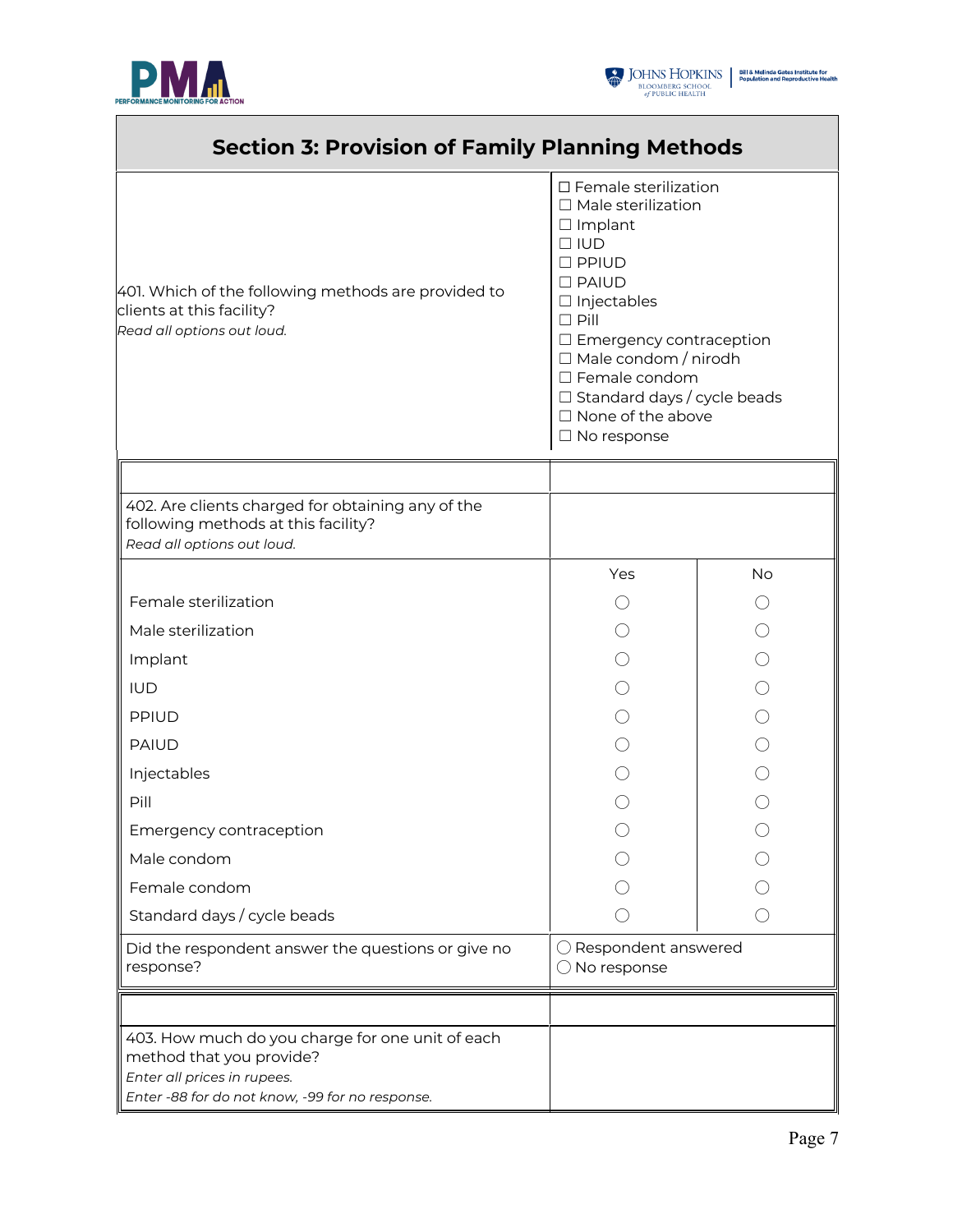



| Female sterilization (full cost of procedure)                                                                                                                                                                                                                                                                                              |                                                                                                                                                                                                                                                   |
|--------------------------------------------------------------------------------------------------------------------------------------------------------------------------------------------------------------------------------------------------------------------------------------------------------------------------------------------|---------------------------------------------------------------------------------------------------------------------------------------------------------------------------------------------------------------------------------------------------|
| Male sterilization (full cost of procedure)                                                                                                                                                                                                                                                                                                |                                                                                                                                                                                                                                                   |
| Implants (full cost of the implant and insertion)                                                                                                                                                                                                                                                                                          |                                                                                                                                                                                                                                                   |
| IUD (full cost of the IUD and insertion)                                                                                                                                                                                                                                                                                                   |                                                                                                                                                                                                                                                   |
| PPIUD (full cost of the IUD and insertion)                                                                                                                                                                                                                                                                                                 |                                                                                                                                                                                                                                                   |
| PAIUD (full cost of the IUD and insertion)                                                                                                                                                                                                                                                                                                 |                                                                                                                                                                                                                                                   |
| One shot of 3-month injectable                                                                                                                                                                                                                                                                                                             |                                                                                                                                                                                                                                                   |
| One month supply of pills                                                                                                                                                                                                                                                                                                                  |                                                                                                                                                                                                                                                   |
| A single dose of emergency contraception                                                                                                                                                                                                                                                                                                   |                                                                                                                                                                                                                                                   |
| One male condom                                                                                                                                                                                                                                                                                                                            |                                                                                                                                                                                                                                                   |
| One female condom                                                                                                                                                                                                                                                                                                                          |                                                                                                                                                                                                                                                   |
| Standard days / cycle beads                                                                                                                                                                                                                                                                                                                |                                                                                                                                                                                                                                                   |
| 404. Do family planning clients need to pay any fees in<br>order to be seen by a provider in this facility even if they<br>do not obtain a method of contraception?<br>These may be consultation or registration fees charged $\overline{ }$<br>to everyone who is seen in this facility or may be specific<br>to family planning clients. | ◯ Yes<br>$\bigcirc$ No<br>$\bigcirc$ No response                                                                                                                                                                                                  |
| 405. On days when you offer family planning services,<br>does this facility have trained personnel able to insert<br>implants?                                                                                                                                                                                                             | $\bigcirc$ Yes<br>$\bigcirc$ No<br>$\bigcirc$ No response                                                                                                                                                                                         |
| 406. On days when you offer family planning services,<br>does this facility have trained personnel able to remove<br>implants?                                                                                                                                                                                                             | ◯ Yes<br>$\bigcirc$ No<br>$\bigcirc$ No response                                                                                                                                                                                                  |
| 407. On days when you offer family planning services,<br>does this facility have trained personnel able to insert<br>IUDs?                                                                                                                                                                                                                 | $\bigcirc$ Yes<br>$\bigcirc$ No<br>$\bigcirc$ No response                                                                                                                                                                                         |
| 408. On days when you offer family planning services,<br>does this facility have trained personnel able to remove<br>IUDs?                                                                                                                                                                                                                 | $\bigcirc$ Yes<br>$\bigcirc$ No<br>$\bigcirc$ No response                                                                                                                                                                                         |
| 409. Does this facility have the following supplies needed<br>to insert and/or remove implants ?<br>Read out all supplies and select all that apply. Supplies do not<br>need to be observed, but must be available on the day of the<br>interview.                                                                                         | □ Clean Gloves<br>$\Box$ Antiseptic<br>□ Sterile Gauze Pad or Cotton Wool<br>□ Local Anesthetic<br>□ Sealed Implant Pack<br>□ Surgical Blade<br>$\Box$ Mosquito forceps (straight or<br>curved)<br>$\Box$ None of the above<br>$\Box$ No response |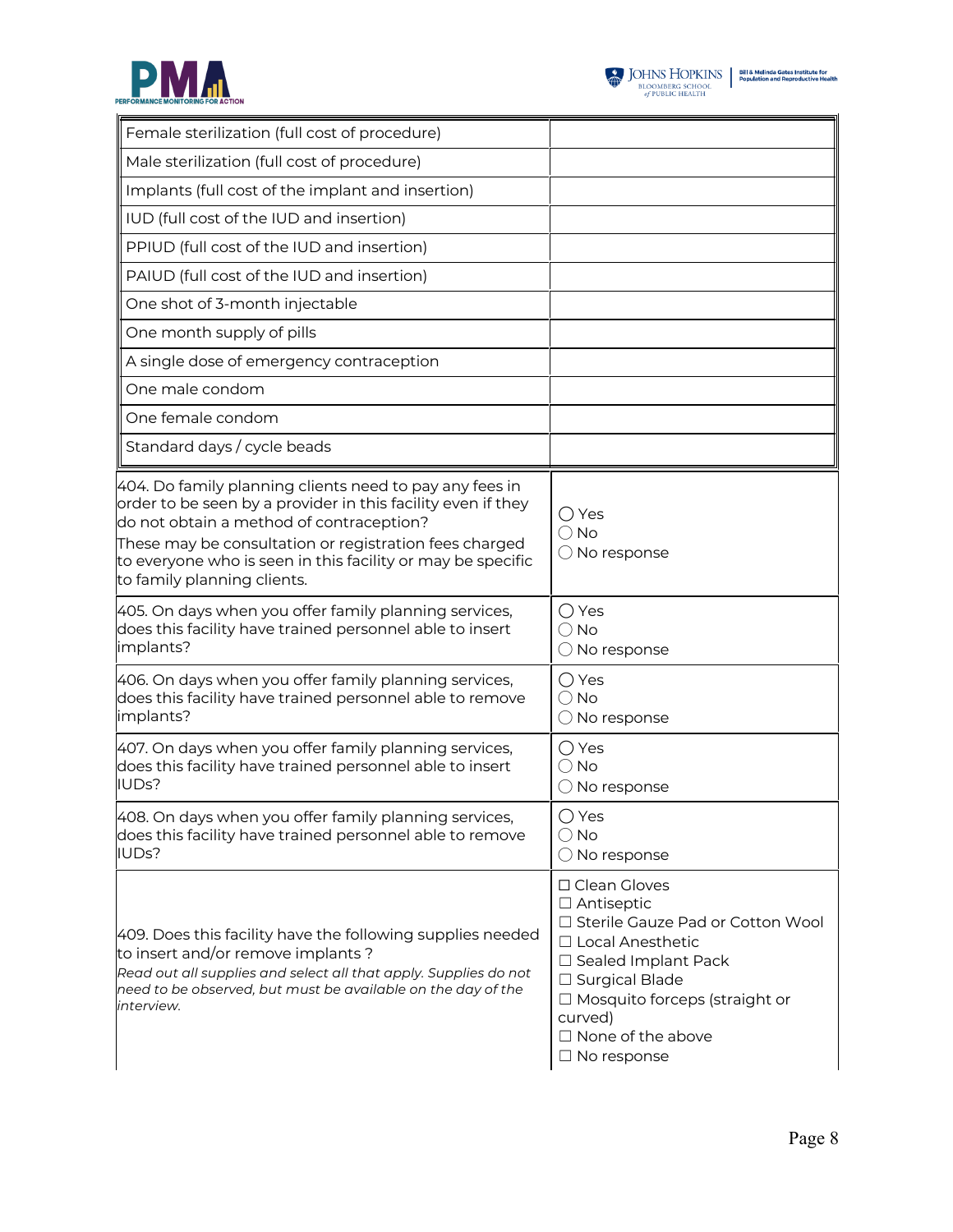



| 410. If a woman came in today needing an implant<br>inserted, could that service be provided to her today<br>onsite?                                                                                                                                                                                                                                                      | ◯ Yes<br>$\bigcirc$ No<br>$\bigcirc$ No response                                                                                                                                                                                                                     |
|---------------------------------------------------------------------------------------------------------------------------------------------------------------------------------------------------------------------------------------------------------------------------------------------------------------------------------------------------------------------------|----------------------------------------------------------------------------------------------------------------------------------------------------------------------------------------------------------------------------------------------------------------------|
| 411. If a woman came today needing her implant<br>removed, could that service be provided to her today<br>onsite?                                                                                                                                                                                                                                                         | $\bigcirc$ Yes<br>$\bigcirc$ No<br>$\bigcirc$ No response                                                                                                                                                                                                            |
| 412. If a woman comes to your facility today needing her<br>implant removed, but it is deeply placed, could that<br>service be provided to her today onsite?                                                                                                                                                                                                              | $\bigcirc$ Yes<br>$\bigcirc$ No<br>$\bigcirc$ No response                                                                                                                                                                                                            |
| 413. Would someone at this facility know where to send<br>her to have the implant removed?                                                                                                                                                                                                                                                                                | $\bigcirc$ Yes<br>$\bigcirc$ No<br>$\bigcirc$ No response                                                                                                                                                                                                            |
| 414. Does this facility have the following supplies needed<br>to insert and/or remove IUDs:<br>Read out all supplies and select all that apply. Supplies do not<br>need to be observed, but must be available on the day of the<br>interview.                                                                                                                             | $\square$ Exam gloves<br>$\Box$ Antiseptic (povidone iodine)<br>$\Box$ Drapes<br>$\Box$ Scissors<br>$\Box$ Sponge-holding forceps<br>$\square$ Speculums (large and medium)<br>$\Box$ Tenaculum<br>□ Uterine Sound<br>$\Box$ None of the above<br>$\Box$ No response |
| 415a. May I see your family planning register from the last<br>completed month?<br>From family planning register, record:<br>(1) The total number of family planning visits (new and<br>continuing) in the last completed month, for each method.<br>(2) The number of new clients who received family planning<br>services in the last completed month, for each method. | ◯ Yes<br>$\bigcirc$ No<br>$\bigcirc$ No response                                                                                                                                                                                                                     |
|                                                                                                                                                                                                                                                                                                                                                                           | Enter for past completed month.<br>Enter -88 for do not know, enter -99<br>for no response.                                                                                                                                                                          |
| 415a. Total number of visits: Female Sterilization                                                                                                                                                                                                                                                                                                                        |                                                                                                                                                                                                                                                                      |
|                                                                                                                                                                                                                                                                                                                                                                           | Enter for past completed month.<br>Enter -88 for do not know, enter -99<br>for no response.                                                                                                                                                                          |
| 415a. Total number of visits: Male Sterilization                                                                                                                                                                                                                                                                                                                          |                                                                                                                                                                                                                                                                      |
|                                                                                                                                                                                                                                                                                                                                                                           | Enter for past completed month.<br>Enter -88 for do not know, enter -99<br>for no response.                                                                                                                                                                          |
| 415a. Total number of visits: Implants                                                                                                                                                                                                                                                                                                                                    |                                                                                                                                                                                                                                                                      |
| 415a. Number of new clients: Implants                                                                                                                                                                                                                                                                                                                                     |                                                                                                                                                                                                                                                                      |
|                                                                                                                                                                                                                                                                                                                                                                           |                                                                                                                                                                                                                                                                      |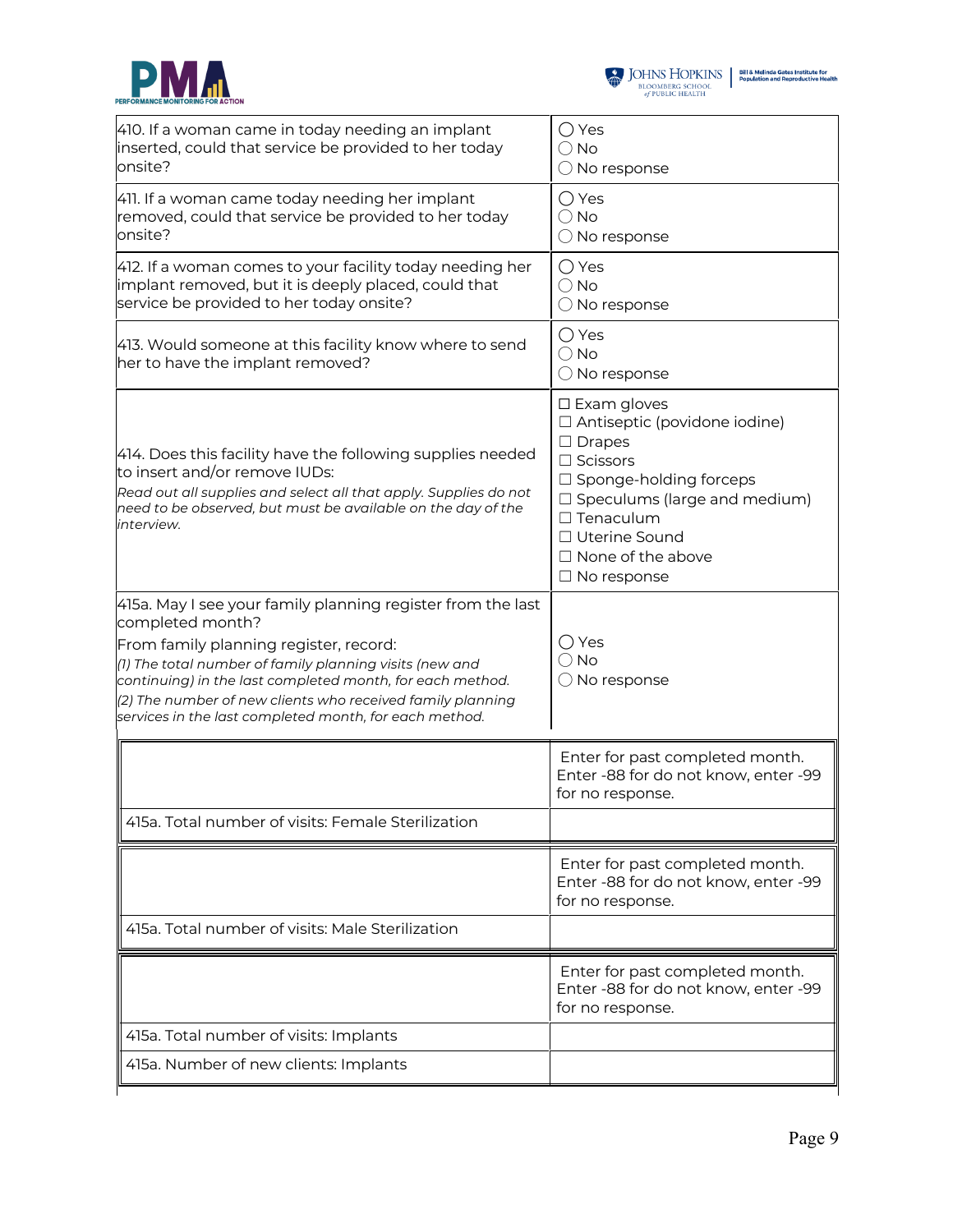

 $\blacksquare$ 

|                                                          | Enter for past completed month.<br>Enter -88 for do not know, enter -99<br>for no response. |
|----------------------------------------------------------|---------------------------------------------------------------------------------------------|
| 415a. Total number of visits: IUD                        |                                                                                             |
| 415a. Number of new clients: IUD                         |                                                                                             |
|                                                          | Enter for past completed month.<br>Enter -88 for do not know, enter -99<br>for no response. |
| 415a. Total number of visits: PPIUD                      |                                                                                             |
| 415a. Number of new clients: PPIUD                       |                                                                                             |
|                                                          | Enter for past completed month.<br>Enter -88 for do not know, enter -99<br>for no response. |
| 415a. Total number of visits: PAIUD                      |                                                                                             |
| 415a. Number of new clients: PAIUD                       |                                                                                             |
|                                                          | Enter for past completed month.<br>Enter -88 for do not know, enter -99<br>for no response. |
| 415a. Total number of visits: Injectables - Depo Provera |                                                                                             |
| 415a. Number of new clients: Injectables - Depo Provera  |                                                                                             |
|                                                          | Enter for past completed month.<br>Enter -88 for do not know, enter -99<br>for no response. |
| 415a. Total number of visits: Pill                       |                                                                                             |
| 415a. Number of new clients: Pill                        |                                                                                             |
|                                                          | Enter for past completed month.<br>Enter -88 for do not know, enter -99<br>for no response. |
| 415a. Total number of visits: Emergency contraception    |                                                                                             |
| 415a. Number of new clients: Emergency contraception     |                                                                                             |
|                                                          | Enter for past completed month.<br>Enter -88 for do not know, enter -99<br>for no response. |
| 415a. Total number of visits: Male condom                |                                                                                             |
|                                                          |                                                                                             |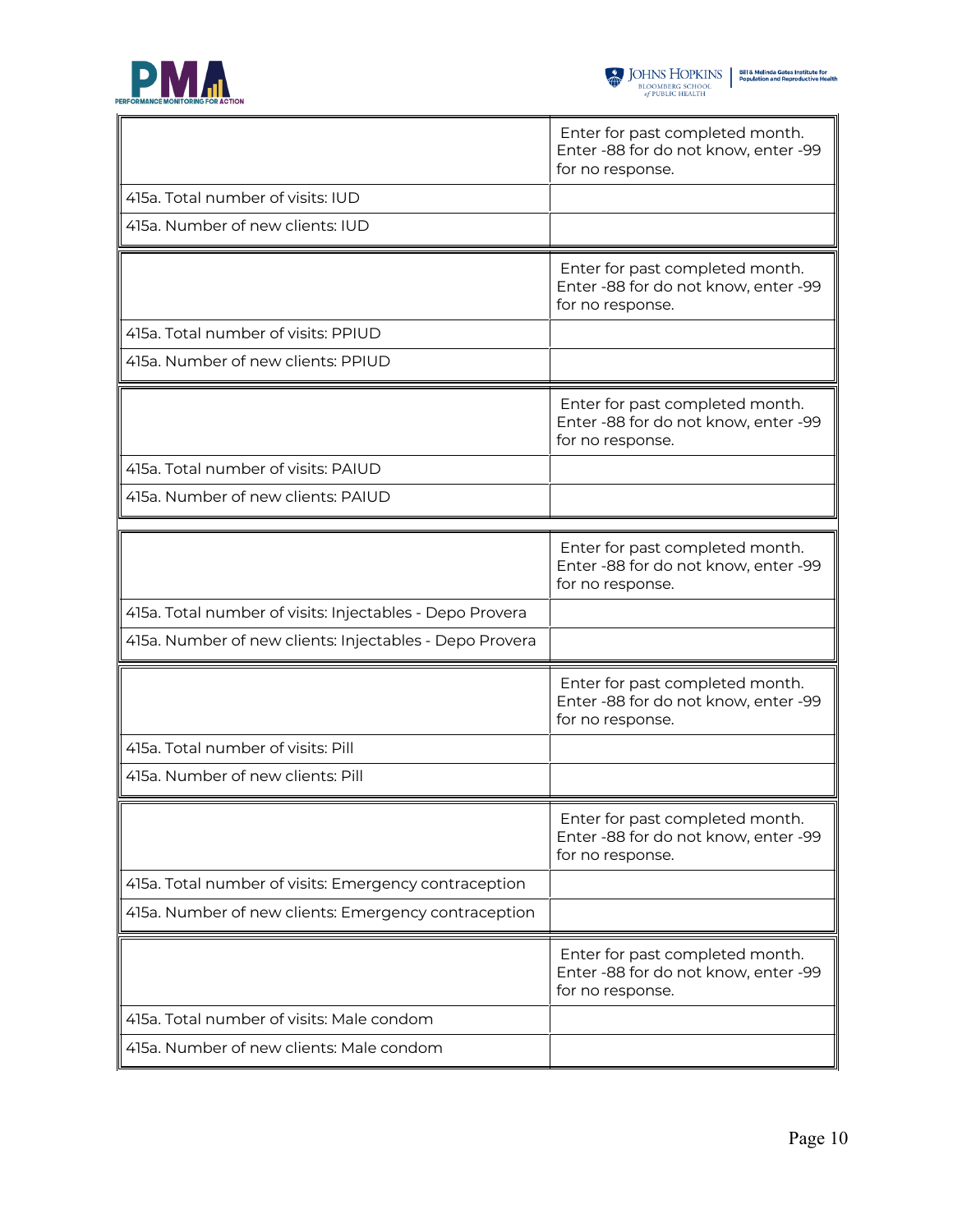



|                                                                                                                                                                                                                                                                                               | Enter for past completed month.<br>Enter -88 for do not know, enter -99<br>for no response.                |
|-----------------------------------------------------------------------------------------------------------------------------------------------------------------------------------------------------------------------------------------------------------------------------------------------|------------------------------------------------------------------------------------------------------------|
| 415a. Total number of visits: Female condom                                                                                                                                                                                                                                                   |                                                                                                            |
| 415a. Number of new clients: Female condom                                                                                                                                                                                                                                                    |                                                                                                            |
|                                                                                                                                                                                                                                                                                               | Enter for past completed month.<br>Enter -88 for do not know, enter -99<br>for no response.                |
| 415a. Total number of visits: Standard days / cycle beads                                                                                                                                                                                                                                     |                                                                                                            |
| 415a. Number of new clients: Standard days / cycle<br>beads                                                                                                                                                                                                                                   |                                                                                                            |
|                                                                                                                                                                                                                                                                                               |                                                                                                            |
| 415b. May I see your family planning record book from<br>the last completed month?<br>From family planning record book, record the total number of<br>family planning products sold in the last completed month,<br>for each method.<br>Enter -88 for do not know. Enter -99 for no response. |                                                                                                            |
| Number of units sold or provided: Implants                                                                                                                                                                                                                                                    |                                                                                                            |
| Number of units sold or provided: IUD / PPIUD / PAIUD                                                                                                                                                                                                                                         |                                                                                                            |
| Number of units sold or provided: Injectables                                                                                                                                                                                                                                                 |                                                                                                            |
| Number of units sold or provided: Pill                                                                                                                                                                                                                                                        |                                                                                                            |
| Number of units sold or provided: Emergency<br>contraception                                                                                                                                                                                                                                  |                                                                                                            |
| Number of units sold or provided: Male condom                                                                                                                                                                                                                                                 |                                                                                                            |
| Number of units sold or provided: Female condom                                                                                                                                                                                                                                               |                                                                                                            |
| Number of units sold or provided: Standard days / cycle<br>beads                                                                                                                                                                                                                              |                                                                                                            |
| NOTE: Questions 417a-e will repeat for each of the<br>methods provided at this SDP.<br>Methods selected in 401:<br>\${methods_selected}                                                                                                                                                       |                                                                                                            |
| 417a. You mentioned that you typically provide Implants<br>at this facility, can you show them to me?<br>If no, probe: Is the implant out of stock today?                                                                                                                                     | $\bigcap$ In-stock and observed<br>O In-stock but not observed<br>◯ Out of stock<br>$\bigcirc$ No response |
| 417b. How many days have Implants been out of stock?<br>Enter 1 if only today. Enter -88 for do not know. Enter -99 for no<br>response.                                                                                                                                                       |                                                                                                            |
| 417c. Have Implants been out of stock at any time in the<br>last 3 months?                                                                                                                                                                                                                    | $\bigcirc$ Yes<br>$\bigcirc$ No                                                                            |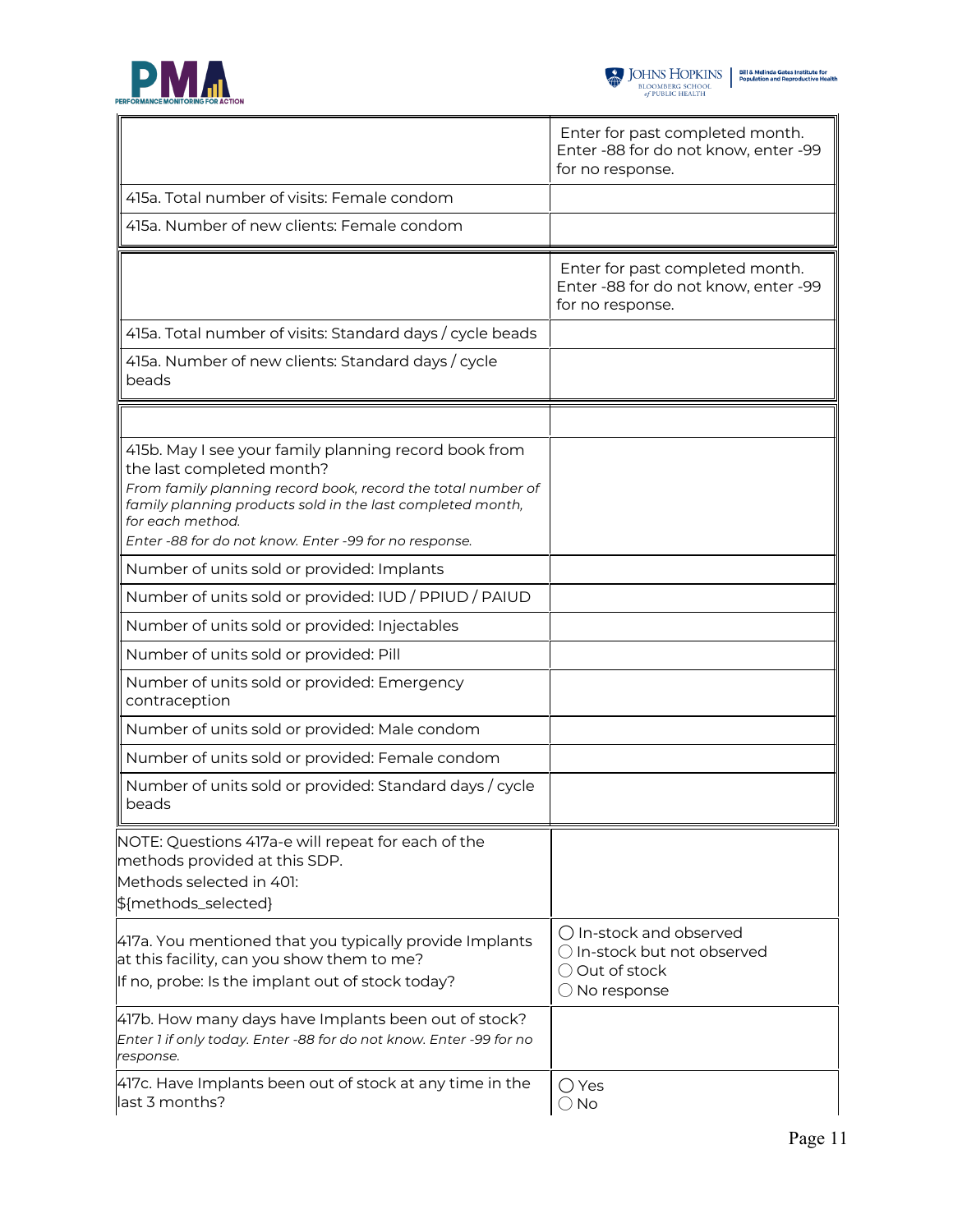



|                                                                                                                                     | $\bigcirc$ Do not know<br>$\bigcirc$ No response                                                                                                                                                                                                                                                                                                      |
|-------------------------------------------------------------------------------------------------------------------------------------|-------------------------------------------------------------------------------------------------------------------------------------------------------------------------------------------------------------------------------------------------------------------------------------------------------------------------------------------------------|
| 417d. Why is this facility out of stock for Implants?<br>PROBE IF MULTIPLE REASONS GIVEN: What was the<br>main reason?              | $\bigcirc$ Did not place order for shipment<br>○ Ordered but did not receive<br>shipment<br>O Did not order right quantities<br>○ Ordered but did not receive right<br>quantities<br>O Unexpected increase in<br>consumption<br>◯ Stock-out due to Coronavirus<br>(COVID-19) disruption<br>○ Other<br>○ Don't know<br>$\bigcirc$ No response          |
| 417e. When do you expect to receive your next shipment<br>of Implants?                                                              | $\bigcirc$ X weeks<br>$\bigcirc$ X months<br>◯ Don't know<br>$\bigcirc$ No response                                                                                                                                                                                                                                                                   |
| 417e. Enter a value for \${ship_implants_lab}:                                                                                      |                                                                                                                                                                                                                                                                                                                                                       |
| $4$ 17a. You mentioned that you typically provide IUD /<br>PPIUD / PAIUDs at this facility, can you show them to<br>me?             | ○ In-stock and observed<br>○ In-stock but not observed<br>○ Out of stock<br>$\bigcirc$ No response                                                                                                                                                                                                                                                    |
| 417b. How many days have IUDs been out of stock?<br>Enter 1 if only today. Enter -88 for do not know. Enter -99 for no<br>response. |                                                                                                                                                                                                                                                                                                                                                       |
| 417c. Have IUDs been out of stock at any time in the last 3<br>months?                                                              | $\bigcirc$ Yes<br>$\bigcirc$ No<br>$\bigcirc$ Do not know<br>$\bigcirc$ No response                                                                                                                                                                                                                                                                   |
| 417d. Why is this facility out of stock for IUD?<br>PROBE IF MULTIPLE REASONS GIVEN: What was the<br>main reason?                   | $\bigcirc$ Did not place order for shipment<br>○ Ordered but did not receive<br>shipment<br>$\bigcirc$ Did not order right quantities<br>○ Ordered but did not receive right<br>quantities<br>◯ Unexpected increase in<br>consumption<br>◯ Stock-out due to Coronavirus<br>(COVID-19) disruption<br>○ Other<br>◯ Don't know<br>$\bigcirc$ No response |
| 417e. When do you expect to receive your next shipment<br>of IUDs?                                                                  | $\bigcirc$ X weeks<br>$\bigcirc$ X months<br>◯ Don't know<br>$\bigcirc$ No response                                                                                                                                                                                                                                                                   |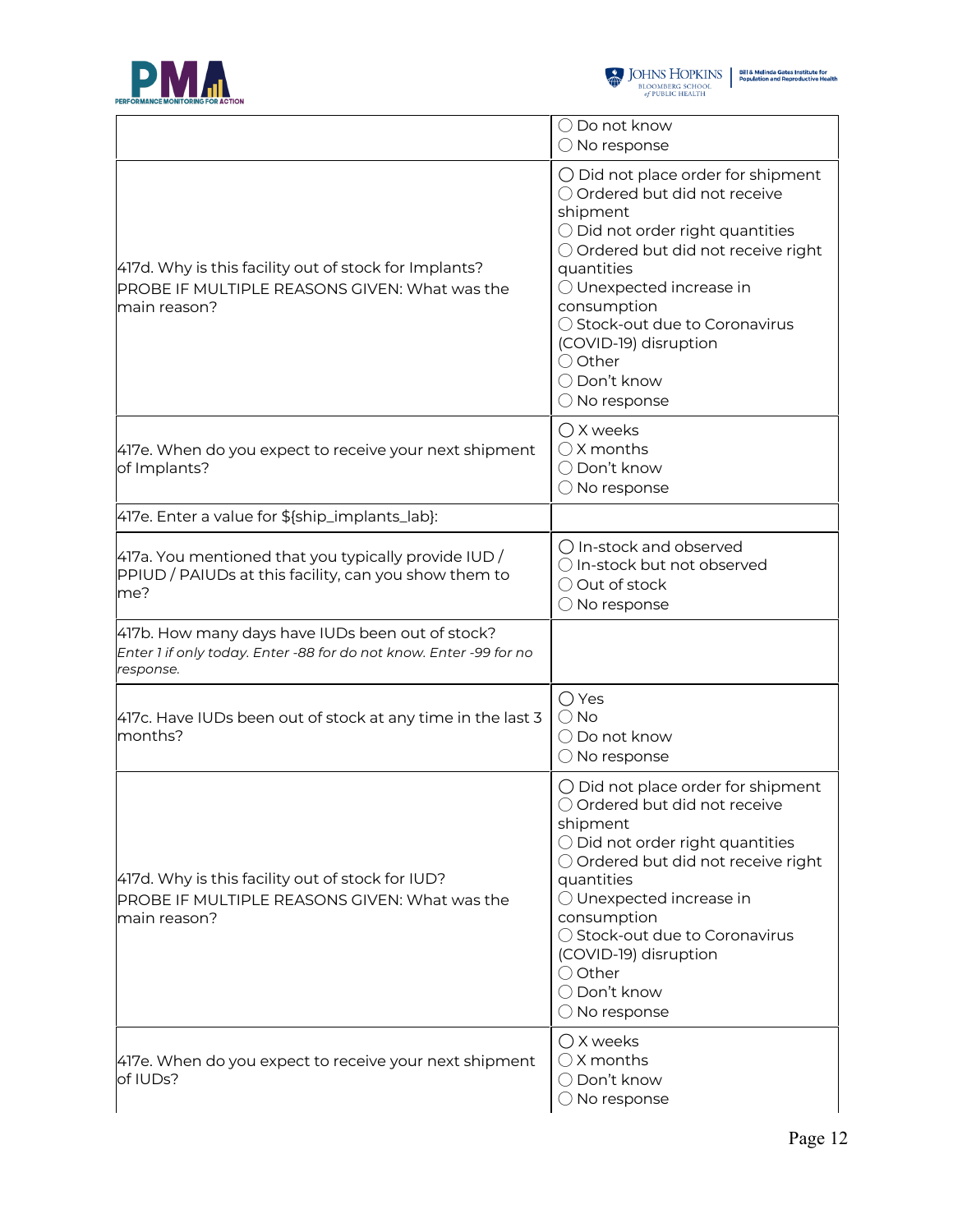



| 417e. Enter a value for \${ship_IUD_lab}:                                                                                                                        |                                                                                                                                                                                                                                                                                                                                                                |
|------------------------------------------------------------------------------------------------------------------------------------------------------------------|----------------------------------------------------------------------------------------------------------------------------------------------------------------------------------------------------------------------------------------------------------------------------------------------------------------------------------------------------------------|
| 417a. You mentioned that you typically provide<br>Injectables at this facility, can you show them to me?<br>If no, probe: Is the Injectables out of stock today? | $\bigcirc$ In-stock and observed<br>○ In-stock but not observed<br>○ Out of stock<br>$\bigcirc$ No response                                                                                                                                                                                                                                                    |
| 417b. How many days have Injectables been out of stock?<br>Enter 1 if only today. Enter -88 for do not know. Enter -99 for no<br>response.                       |                                                                                                                                                                                                                                                                                                                                                                |
| 417c. Have Injectables been out of stock at any time in<br>the last 3 months?                                                                                    | ◯ Yes<br>$\bigcirc$ No<br>$\bigcirc$ Do not know<br>$\bigcirc$ No response                                                                                                                                                                                                                                                                                     |
| 417d. Why is this facility out of stock for Injectables?<br>PROBE IF MULTIPLE REASONS GIVEN: What was the<br>main reason?                                        | $\bigcirc$ Did not place order for shipment<br>○ Ordered but did not receive<br>shipment<br>$\bigcirc$ Did not order right quantities<br>○ Ordered but did not receive right<br>quantities<br>$\bigcirc$ Unexpected increase in<br>consumption<br>○ Stock-out due to Coronavirus<br>(COVID-19) disruption<br>○ Other<br>◯ Don't know<br>$\bigcirc$ No response |
| 417e. When do you expect to receive your next shipment<br>of Injectables?                                                                                        | ○ X weeks<br>$\bigcirc$ X months<br>◯ Don't know<br>$\bigcirc$ No response                                                                                                                                                                                                                                                                                     |
| 417e. Enter a value for \${ship_injectables_lab}:                                                                                                                |                                                                                                                                                                                                                                                                                                                                                                |
| 417a. You mentioned that you typically provide Pills at<br>this facility, can you show it to me?<br>If no, probe: Is the Pillsout of stock today?                | ○ In-stock and observed<br>$\bigcirc$ In-stock but not observed<br>○ Out of stock<br>$\bigcirc$ No response                                                                                                                                                                                                                                                    |
| 417b. How many days have Pills been out of stock?<br>Enter 1 if only today. Enter -88 for do not know. Enter -99 for no<br>response.                             |                                                                                                                                                                                                                                                                                                                                                                |
| 417c. Have Pills been out of stock at any time in the last 3<br>months?                                                                                          | ◯ Yes<br>$\bigcirc$ No<br>$\bigcirc$ Do not know<br>$\bigcirc$ No response                                                                                                                                                                                                                                                                                     |
| 417d. Why is this facility out of stock for Pills?<br>PROBE IF MULTIPLE REASONS GIVEN: What was the<br>main reason?                                              | $\bigcirc$ Did not place order for shipment<br>O Ordered but did not receive<br>shipment<br>$\bigcirc$ Did not order right quantities<br>○ Ordered but did not receive right<br>quantities                                                                                                                                                                     |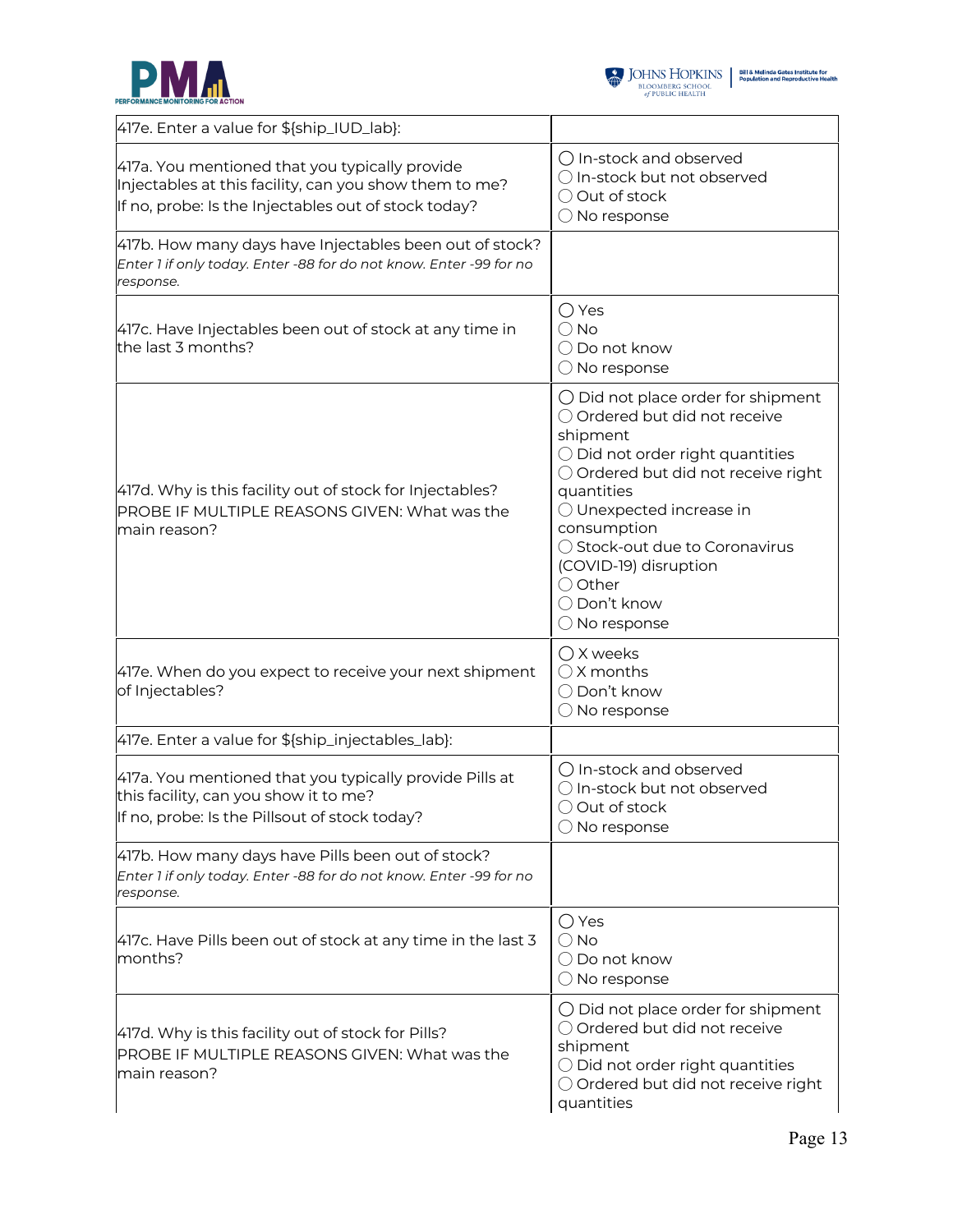



|                                                                                                                                                                                              | $\bigcirc$ Unexpected increase in<br>consumption<br>◯ Stock-out due to Coronavirus<br>(COVID-19) disruption<br>○ Other<br>◯ Don't know<br>$\bigcirc$ No response                                                                                                                                                                                      |
|----------------------------------------------------------------------------------------------------------------------------------------------------------------------------------------------|-------------------------------------------------------------------------------------------------------------------------------------------------------------------------------------------------------------------------------------------------------------------------------------------------------------------------------------------------------|
| 417e. When do you expect to receive your next shipment<br>of Pills?                                                                                                                          | $\bigcirc$ X weeks<br>$\bigcirc$ X months<br>◯ Don't know<br>O No response                                                                                                                                                                                                                                                                            |
| 417e. Enter a value for \${ship_pills_lab}:                                                                                                                                                  |                                                                                                                                                                                                                                                                                                                                                       |
| 417a. You mentioned that you typically provide<br>Emergency Contraception at this facility, can you show it<br>to me?<br>If no, probe: Is the Emergency Contraception out of stock<br>today? | $\bigcirc$ In-stock and observed<br>○ In-stock but not observed<br>O Out of stock<br>$\bigcirc$ No response                                                                                                                                                                                                                                           |
| 417b. How many days has Emergency Contraception<br>been out of stock?<br>Enter 1 if only today. Enter -88 for do not know. Enter -99 for no<br>response.                                     |                                                                                                                                                                                                                                                                                                                                                       |
| 417c. Has Emergency Contraception been out of stock at<br>any time in the last 3 months?                                                                                                     | $\bigcirc$ Yes<br>$\bigcirc$ No<br>$\bigcirc$ Do not know<br>$\bigcirc$ No response                                                                                                                                                                                                                                                                   |
| 417d. Why is this facility out of stock for Emergency<br>Contraception?<br>PROBE IF MULTIPLE REASONS GIVEN: What was the<br>main reason?                                                     | $\bigcirc$ Did not place order for shipment<br>○ Ordered but did not receive<br>shipment<br>$\bigcirc$ Did not order right quantities<br>○ Ordered but did not receive right<br>quantities<br>O Unexpected increase in<br>consumption<br>◯ Stock-out due to Coronavirus<br>(COVID-19) disruption<br>○ Other<br>○ Don't know<br>$\bigcirc$ No response |
| 417e. When do you expect to receive your next shipment<br>of Emergency Contraception?                                                                                                        | $\bigcirc$ X weeks<br>$\bigcirc$ X months<br>◯ Don't know<br>$\bigcirc$ No response                                                                                                                                                                                                                                                                   |
| 417e. Enter a value for \${ship_ec_lab}:                                                                                                                                                     |                                                                                                                                                                                                                                                                                                                                                       |
| 417a. You mentioned that you typically provide Male<br>condoms at this facility, can you show it to me?<br>If no, probe: Is the Male condoms out of stock today?                             | $\bigcirc$ In-stock and observed<br>○ In-stock but not observed<br>○ Out of stock<br>$\bigcirc$ No response                                                                                                                                                                                                                                           |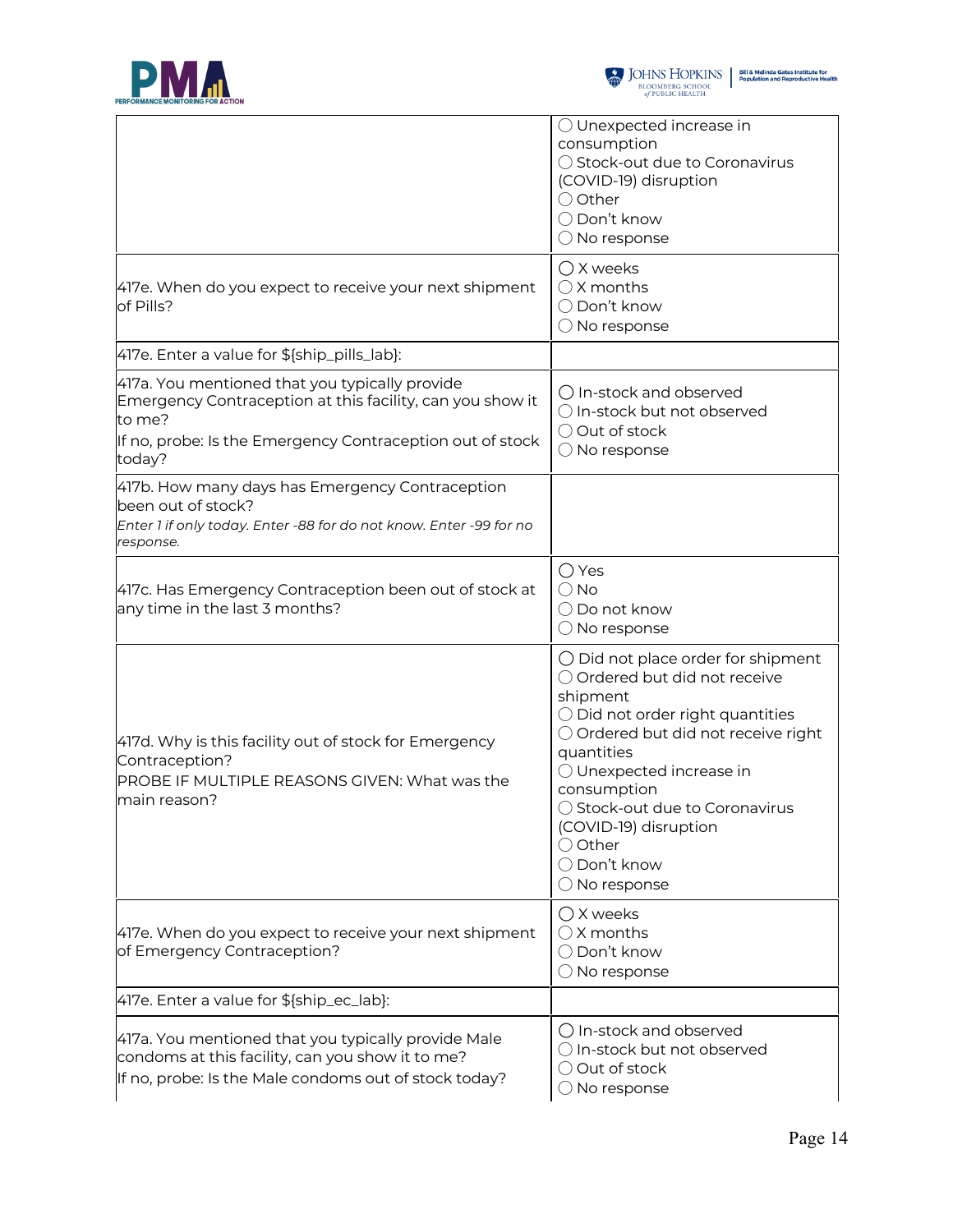



| 417b. How many days have Male condoms been out of<br>stock?<br>Enter 1 if only today. Enter -88 for do not know. Enter -99 for no<br>response.                       |                                                                                                                                                                                                                                                                                                                                                       |
|----------------------------------------------------------------------------------------------------------------------------------------------------------------------|-------------------------------------------------------------------------------------------------------------------------------------------------------------------------------------------------------------------------------------------------------------------------------------------------------------------------------------------------------|
| 417c. Have Male condoms been out of stock at any time<br>in the last 3 months?                                                                                       | ◯ Yes<br>$\bigcirc$ No<br>○ Do not know<br>$\bigcirc$ No response                                                                                                                                                                                                                                                                                     |
| 417d. Why is this facility out of stock for Male condoms?<br><b>PROBE IF MULTIPLE REASONS GIVEN: What was the</b><br>main reason?                                    | $\bigcirc$ Did not place order for shipment<br>○ Ordered but did not receive<br>shipment<br>$\bigcirc$ Did not order right quantities<br>○ Ordered but did not receive right<br>quantities<br>O Unexpected increase in<br>consumption<br>◯ Stock-out due to Coronavirus<br>(COVID-19) disruption<br>○ Other<br>◯ Don't know<br>$\bigcirc$ No response |
| 417e. When do you expect to receive your next shipment<br>of Male condoms?                                                                                           | $\bigcirc$ X weeks<br>$\bigcirc$ X months<br>◯ Don't know<br>$\bigcirc$ No response                                                                                                                                                                                                                                                                   |
| 417e. Enter a value for \${ship_male_condoms_lab}:                                                                                                                   |                                                                                                                                                                                                                                                                                                                                                       |
| 417a. You mentioned that you typically provide Female<br>condoms at this facility, can you show it to me?<br>If no, probe: Is the Female condoms out of stock today? | ○ In-stock and observed<br>O In-stock but not observed<br>○ Out of stock<br>$\bigcirc$ No response                                                                                                                                                                                                                                                    |
| 417b. How many days have Female condoms been out of<br>stock?<br>Enter 1 if only today. Enter -88 for do not know. Enter -99 for no<br>esponse.                      |                                                                                                                                                                                                                                                                                                                                                       |
| 417c. Have Female condoms been out of stock at any<br>time in the last 3 months?                                                                                     | $\bigcirc$ Yes<br>$\bigcirc$ No<br>$\bigcirc$ Do not know<br>$\bigcirc$ No response                                                                                                                                                                                                                                                                   |
| 417d. Why is this facility out of stock for Female<br>condoms?<br>PROBE IF MULTIPLE REASONS GIVEN: What was the<br>main reason?                                      | $\bigcirc$ Did not place order for shipment<br>○ Ordered but did not receive<br>shipment<br>$\bigcirc$ Did not order right quantities<br>○ Ordered but did not receive right<br>quantities<br>O Unexpected increase in<br>consumption<br>◯ Stock-out due to Coronavirus<br>(COVID-19) disruption                                                      |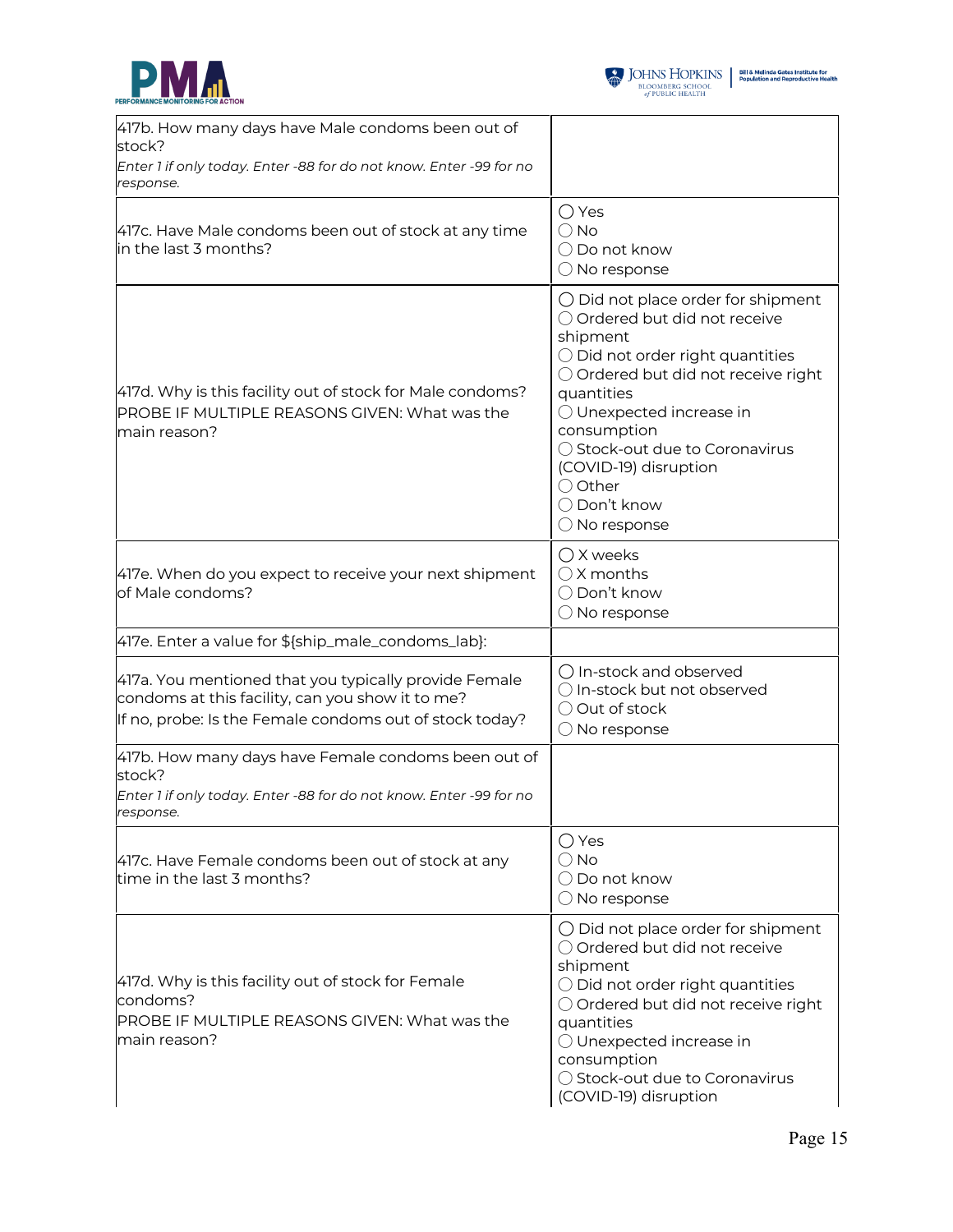

|                                                                                                                                                                                                    | ○ Other<br>◯ Don't know<br>$\bigcirc$ No response                                                                                                                                                                                                                                                                                            |
|----------------------------------------------------------------------------------------------------------------------------------------------------------------------------------------------------|----------------------------------------------------------------------------------------------------------------------------------------------------------------------------------------------------------------------------------------------------------------------------------------------------------------------------------------------|
| 417e. When do you expect to receive your next shipment<br>of Female condoms?                                                                                                                       | ○ X weeks<br>$\bigcirc$ X months<br>◯ Don't know<br>$\bigcirc$ No response                                                                                                                                                                                                                                                                   |
| 417e. Enter a value for \${ship_female_condoms_lab}:                                                                                                                                               |                                                                                                                                                                                                                                                                                                                                              |
| 417a. You mentioned that you typically provide Standard<br>Days/Cycle Beads at this facility, can you show them to<br>me?<br>If no, probe: Is the Standard Days/Cycle Beads out of<br>stock today? | ○ In-stock and observed<br>○ In-stock but not observed<br>○ Out of stock<br>$\bigcirc$ No response                                                                                                                                                                                                                                           |
| 417b. How many days have Standard Days/Cycle Beads<br>been out of stock?<br>Enter 1 if only today. Enter -88 for do not know. Enter -99 for no<br>response.                                        |                                                                                                                                                                                                                                                                                                                                              |
| 417c. Have Standard Days/Cycle Beads been out of stock<br>at any time in the last 3 months?                                                                                                        | $\bigcirc$ Yes<br>$\bigcirc$ No<br>◯ Do not know<br>$\bigcirc$ No response                                                                                                                                                                                                                                                                   |
| 417d. Why is this facility out of stock for Standard<br>Days/Cycle Beads?<br>PROBE IF MULTIPLE REASONS GIVEN: What was the<br>main reason?                                                         | $\bigcirc$ Did not place order for shipment<br>○ Ordered but did not receive<br>shipment<br>O Did not order right quantities<br>O Ordered but did not receive right<br>quantities<br>O Unexpected increase in<br>consumption<br>◯ Stock-out due to Coronavirus<br>(COVID-19) disruption<br>○ Other<br>◯ Don't know<br>$\bigcirc$ No response |
| 417e. When do you expect to receive your next shipment<br>of Standard Days/Cycle Beads?                                                                                                            | $\bigcirc$ X weeks<br>$\bigcirc$ X months<br>◯ Don't know<br>$\bigcirc$ No response                                                                                                                                                                                                                                                          |
| 417e. Enter a value for \${ship_beads_lab}:                                                                                                                                                        |                                                                                                                                                                                                                                                                                                                                              |
| 418. Is misoprostol available in the facility for<br>management of postpartum hemorrhage or other<br>gynecologic issues?                                                                           | ◯ Yes<br>$\bigcirc$ No<br>$\bigcirc$ Do not know<br>$\bigcirc$ No response                                                                                                                                                                                                                                                                   |
| 419. Can you show it to me?<br>If no, probe: Is it out of stock today?                                                                                                                             | ○ In-stock and observed<br>$\bigcirc$ In-stock but not observed<br>○ Out of stock<br>$\bigcirc$ No response                                                                                                                                                                                                                                  |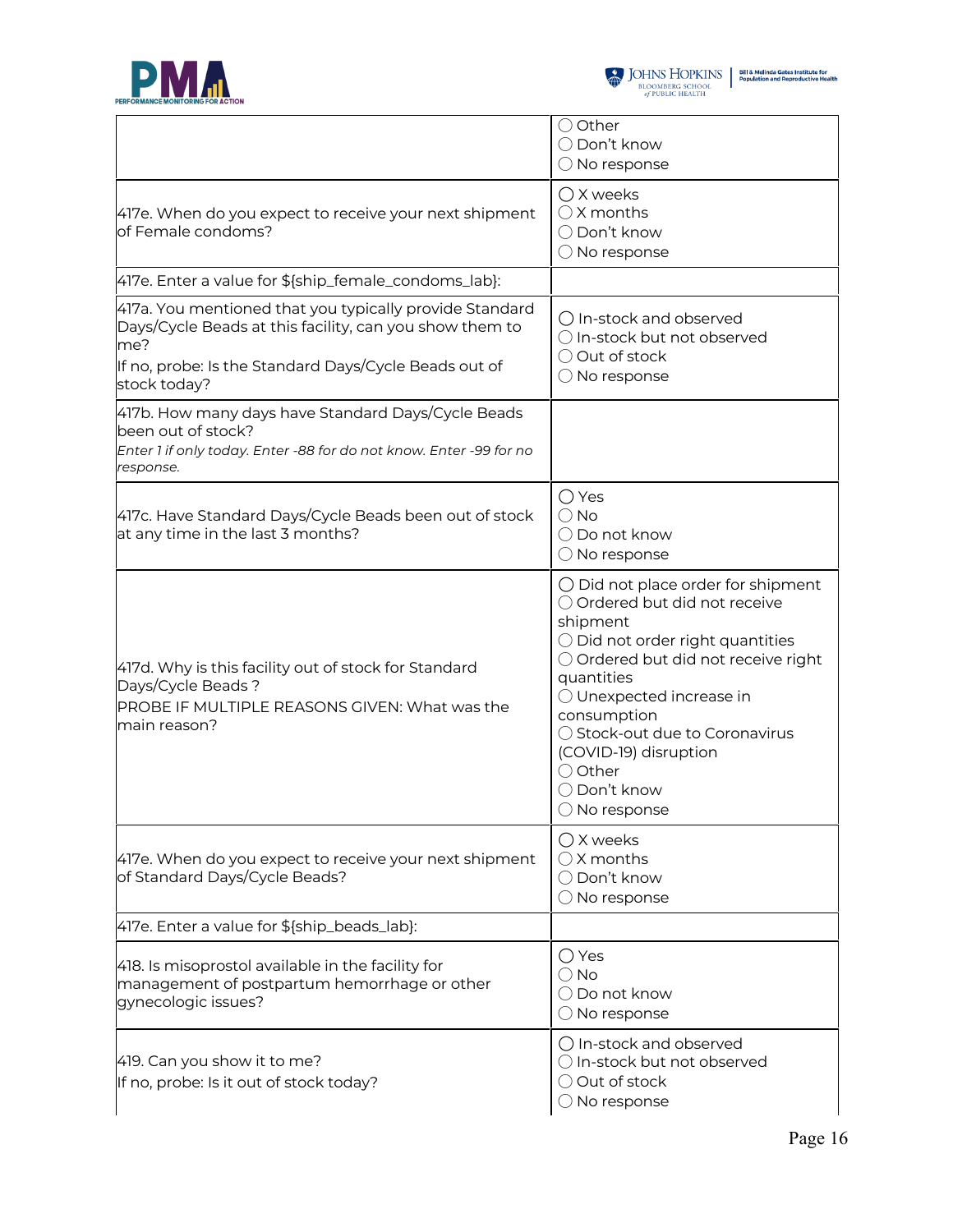

| 420. Is combi-pack (misoprostol & mifepristone) available<br>in the facility for management of postpartum<br>hemorrhage or other gynecologic issues?                                                                                                                                                                        | ◯ Yes<br>$\bigcirc$ No<br>$\bigcirc$ Do not know<br>$\bigcirc$ No response                                                                                                                                                                                                                                                                                                  |
|-----------------------------------------------------------------------------------------------------------------------------------------------------------------------------------------------------------------------------------------------------------------------------------------------------------------------------|-----------------------------------------------------------------------------------------------------------------------------------------------------------------------------------------------------------------------------------------------------------------------------------------------------------------------------------------------------------------------------|
| 421. Can you show it to me?<br>If no, probe: Is it out of stock today?                                                                                                                                                                                                                                                      | ○ In-stock and observed<br>○ In-stock but not observed<br>O Out of stock<br>$\bigcirc$ No response                                                                                                                                                                                                                                                                          |
| <b>Section 4: Family Planning Service Integration</b>                                                                                                                                                                                                                                                                       |                                                                                                                                                                                                                                                                                                                                                                             |
| 501. Which of the following services are provided at this<br>facility?<br>Read all options and select all that apply.                                                                                                                                                                                                       | □ Antenatal<br>$\Box$ Delivery<br>□ Postnatal<br>$\Box$ Abortion<br>$\Box$ Post-abortion<br>$\Box$ None of the above<br>$\Box$ No response                                                                                                                                                                                                                                  |
| 502. Which of the following is discussed with the mother<br>during an antenatal care visit?<br>Read all options and select all that apply. If your respondent is<br>not involved in antenatal care, ask if they can refer you to<br>someone at the facility who provides these services.                                    | $\Box$ Return to fertility<br>$\Box$ Healthy timing and spacing of<br>pregnancies<br>$\Box$ Immediate and exclusive<br>breastfeeding<br>$\Box$ Family planning methods<br>available to use while breastfeeding<br>□ Lactational Amenorrhea Method<br>and transition to other methods<br>$\Box$ Long-acting method options<br>$\Box$ None of the above<br>$\Box$ No response |
| 503. Which of the following is discussed with the mother<br>after delivery and before discharge from the facility?<br>Read all options and select all that apply. If your respondent is<br>not involved in delivery or postnatal care, ask if they can refer<br>you to someone at the facility who provides these services. | $\Box$ Return to fertility<br>$\Box$ Healthy timing and spacing of<br>pregnancies<br>$\Box$ Immediate and exclusive<br>breastfeeding<br>$\Box$ Family planning methods<br>available to use while breastfeeding<br>□ Lactational Amenorrhea Method<br>and transition to other methods<br>$\Box$ Long-acting method options<br>$\Box$ None of the above<br>$\Box$ No response |
| 504. Is the woman offered a method of family planning<br>after delivery and before discharge from the facility?                                                                                                                                                                                                             | ◯ Yes<br>$\bigcirc$ No<br>$\bigcirc$ No response                                                                                                                                                                                                                                                                                                                            |
| 505. Which of the following is discussed with the mother<br>during a postnatal care visit?                                                                                                                                                                                                                                  | $\Box$ Return to fertility<br>$\Box$ Healthy timing and spacing of<br>pregnancies<br>$\Box$ Immediate and exclusive                                                                                                                                                                                                                                                         |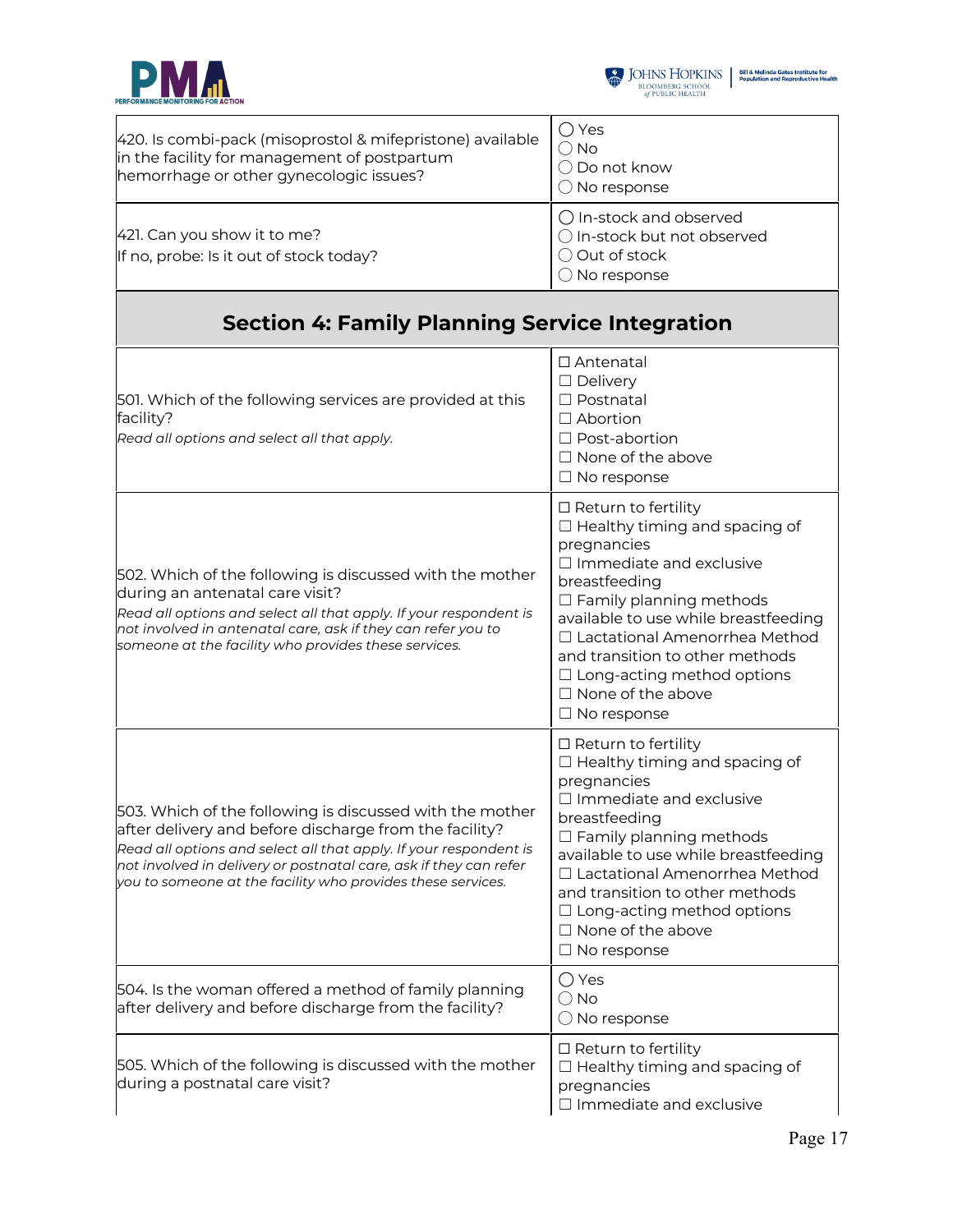



| Read all options and select all that apply. If your respondent is<br>not involved in delivery or postnatal care, ask if they can refer<br>you to someone at the facility who provides these services.                                                                                                                                                                                                                             | breastfeeding<br>$\Box$ Family planning methods<br>available to use while breastfeeding<br>□ Lactational Amenorrhea Method<br>and transition to other methods<br>$\Box$ Long-acting method options<br>$\Box$ None of the above<br>$\Box$ No response |
|-----------------------------------------------------------------------------------------------------------------------------------------------------------------------------------------------------------------------------------------------------------------------------------------------------------------------------------------------------------------------------------------------------------------------------------|------------------------------------------------------------------------------------------------------------------------------------------------------------------------------------------------------------------------------------------------------|
| 506. Is the woman offered a method of family planning<br>during a postnatal care visit?                                                                                                                                                                                                                                                                                                                                           | $\bigcirc$ Yes<br>$\bigcirc$ No<br>$\bigcirc$ No response                                                                                                                                                                                            |
| 507. Which of the following is discussed with the woman<br>during a post-abortion visit?<br>Read all options and select all that apply. If your respondent is<br>not involved in post-abortion care, ask if they can refer you to<br>someone at the facility who provides these services.                                                                                                                                         | □ Post-abortion mental health<br>$\Box$ Return to fertility<br>$\Box$ Healthy timing and spacing of<br>pregnancies<br>$\Box$ Long-acting method options<br>$\Box$ Family planning methods<br>$\Box$ None of the above<br>$\Box$ No response          |
| 508. Is the woman offered a method of family planning<br>during a post-abortion visit?                                                                                                                                                                                                                                                                                                                                            | $\bigcirc$ Yes<br>$\bigcirc$ No<br>$\bigcirc$ No response                                                                                                                                                                                            |
| 509. Does this facility offer any service related to<br>diagnosis, treatment, or supportive services for HIV?                                                                                                                                                                                                                                                                                                                     | $\bigcirc$ Yes<br>$\bigcirc$ No<br>$\bigcirc$ No response                                                                                                                                                                                            |
| 510. When a client comes in for HIV services, are they<br>offered condoms by the HIV service provider?<br>If your respondent is not involved in HIV service provision, ask if<br>they can refer you to someone at the facility who provides<br>these services.                                                                                                                                                                    | $\bigcirc$ Yes<br>$\bigcirc$ No<br>◯ Do not know<br>$\bigcirc$ No response                                                                                                                                                                           |
| 511. Does the HIV service provider offer them any other<br>method of contraception besides condoms?                                                                                                                                                                                                                                                                                                                               | $\bigcirc$ Yes<br>$\bigcirc$ No<br>$\bigcirc$ Do not know<br>$\bigcirc$ No response                                                                                                                                                                  |
| <b>Section 5 - Coronavirus (COVID-19)</b><br>We know that many facilities experienced operational challenges during the Coronavirus<br>(COVID-19) pandemic and many regular services were disrupted. We are interested in learning<br>about the experiences at your facility. Please remember that your answers are confidential<br>and that no one outside the study team will know the identity of the facilities we interview. |                                                                                                                                                                                                                                                      |
| COV_1. Did this facility completely close when it<br>otherwise would have been open at any time during the<br>Coronavirus (COVID-19) lockdown?                                                                                                                                                                                                                                                                                    | ◯ Yes<br>$\bigcirc$ No<br>$\bigcirc$ No response                                                                                                                                                                                                     |

COV\_2. For how long was the facility closed?

◯ Less than one week

◯ 1-2 weeks ◯ 3-4 weeks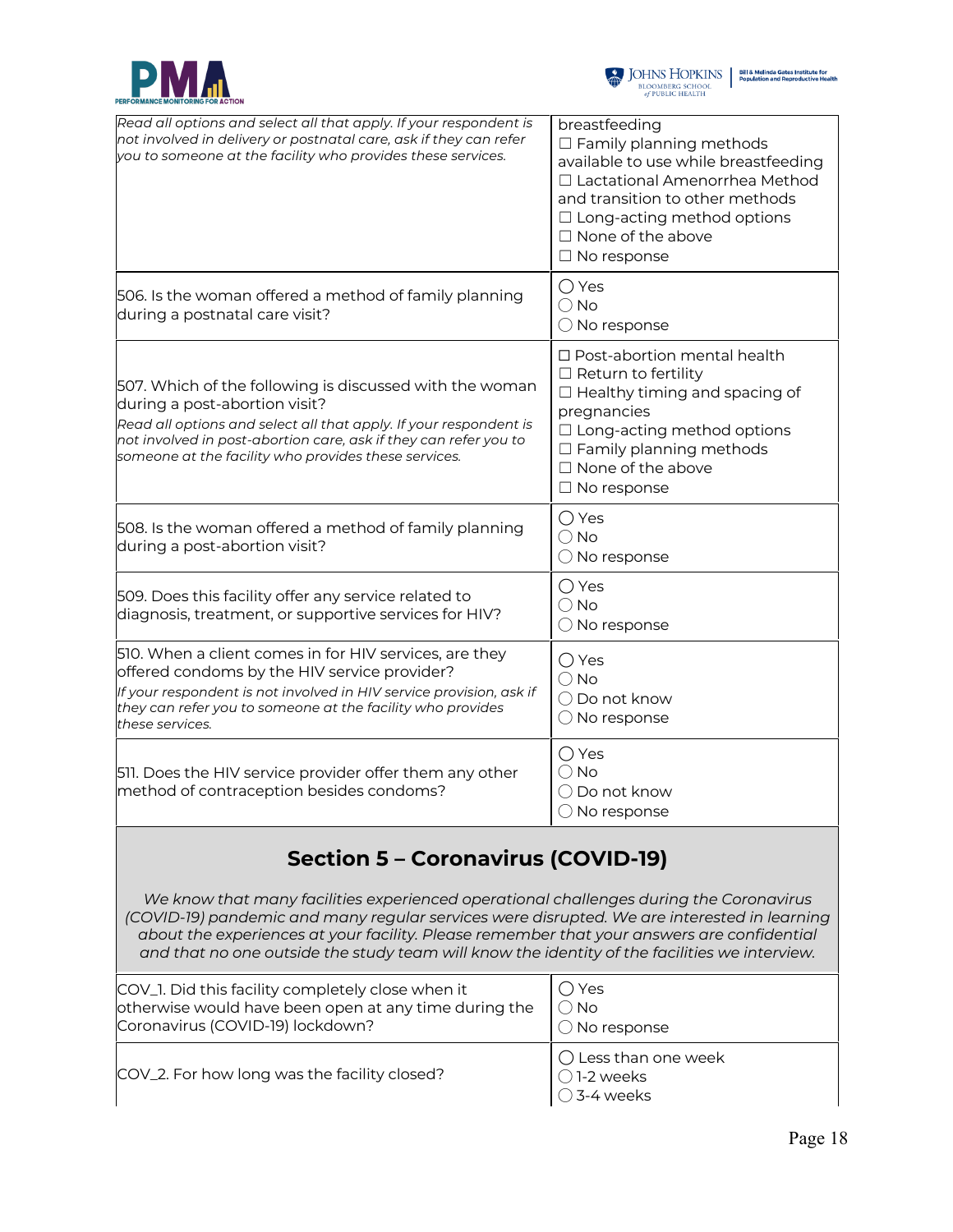



|                                                                                                                                                                                                                             | $\bigcirc$ One month or longer<br>$\bigcirc$ No response                                                                         |
|-----------------------------------------------------------------------------------------------------------------------------------------------------------------------------------------------------------------------------|----------------------------------------------------------------------------------------------------------------------------------|
| COV_3. During the time of Coronavirus (COVID-19)<br>lockdown, did this facility reduce hours or days of<br>operation?                                                                                                       | $\bigcirc$ Yes<br>$\bigcirc$ No<br>$\bigcirc$ No response                                                                        |
| COV_4. During the time of Coronavirus (COVID-19)<br>lockdown, were personnel reassigned from family<br>planning services to Covid-19 related duties?                                                                        | $\bigcirc$ Yes<br>$\bigcirc$ No<br>$\bigcirc$ No response                                                                        |
| COV_5. During the time of the Coronavirus (COVID-19)<br>lockdown, were family planning services suspended?                                                                                                                  | $\bigcirc$ Yes<br>$\bigcirc$ No<br>$\bigcirc$ No response                                                                        |
| COV_6. For how long were family planning services<br>suspended?                                                                                                                                                             | $\bigcirc$ Less than one week<br>$\bigcirc$ 1-2 weeks<br>$\bigcirc$ 3-4 weeks<br>○ One month or longer<br>$\bigcirc$ No response |
| COV_7. During the time of Coronavirus (COVID-19)<br>lockdown, did this facility experience increased<br>absenteeism of personnel?                                                                                           | ◯ Yes<br>$\bigcirc$ No<br>$\bigcirc$ No response                                                                                 |
| COV_8. During the time of Coronavirus (COVID-19)<br>lockdown, was support to the CHW services disrupted?                                                                                                                    | $\bigcirc$ Yes<br>$\bigcirc$ No<br>$\bigcirc$ No response                                                                        |
| COV_9. For how long were CHW support services<br>disrupted?                                                                                                                                                                 | ○ Less than one week<br>◯ 1-2 weeks<br>$\bigcirc$ 3-4 weeks<br>○ One month or longer<br>$\bigcirc$ No response                   |
| COV_10. During the time of Coronavirus (COVID-19)<br>lockdown, were you able to keep the records of family<br>planning clients up to date?                                                                                  | ○ Yes<br>$\bigcirc$ No<br>$\bigcirc$ No response                                                                                 |
| COV_11. During the time of Coronavirus (COVID-19)<br>lockdown, was there a period of time when provider<br>administered methods (such as<br>implant/sterilization/IUD/injectables) were not offered<br>due to the lockdown? | ◯ Yes<br>$\bigcirc$ No<br>$\bigcirc$ No response                                                                                 |
| COV_12. For how long were provider administered<br>methods not offered?                                                                                                                                                     | $\bigcirc$ Less than one week<br>○1-2 weeks<br>$\bigcirc$ 3-4 weeks<br>○ One month or longer<br>$\bigcirc$ No response           |
| COV_13. How regular was the supply of family planning<br>methods to this facility during the time of Coronavirus<br>(COVID-19) lockdown?                                                                                    | $\bigcirc$ No change/regular<br>$\bigcirc$ More irregular<br>◯ Stopped completely<br>◯ Do not know<br>$\bigcirc$ No response     |